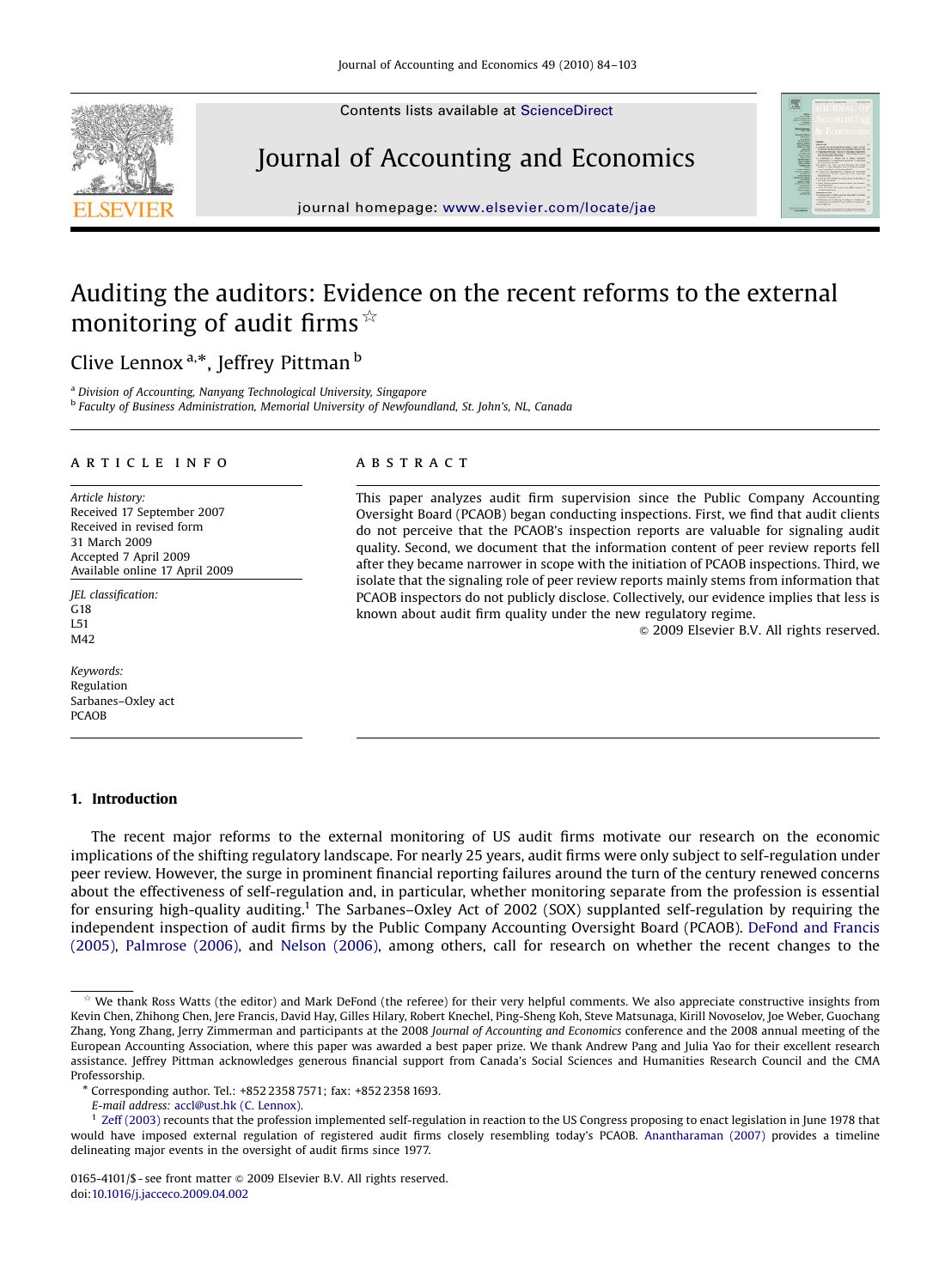institutions responsible for monitoring audit firms have proven beneficial. In this paper, we examine the information value of the different forms of oversight governing audit firms in the years surrounding the launch of the PCAOB inspections.

Since evidence on the operating characteristics of the new regulatory regime remains scarce, we start by dissecting the transition from self-regulation to impartial inspection under the PCAOB. First, we show that the PCAOB relied on peer review reports to target lower-quality audit firms in their initial round of inspections. Second, our data reveal that many firms elected to leave the peer review program after the PCAOB began conducting inspections despite the fact that audit firms with public company clients can submit to both PCAOB inspections and peer reviews.<sup>2</sup> Indeed, we find that the worst audit firms, which we measure with the presence of an adverse or modified opinion and the number of weaknesses in their prior peer review report, were more likely to abandon the program.

The peer review program has endured criticism for affording audit firms the discretion to select their own reviewers, raising suspicions that they strategically influence the ensuing report outcomes. To shed light on the importance of inspector independence, we examine whether audit firms were 'gaming' the peer review system through their reviewer choice. Since a favorable (unfavorable) peer review opinion can have a positive (negative) impact on an audit firm's market share, we predict that the firm is more likely to switch to another reviewer if the incumbent filed an unfavorable report. Lending support to this argument, we detect that the probability of a reviewer switch is significantly higher in the event of a modified or adverse opinion. Apart from corroborating prior research that peer review reports are informative, this evidence implies that audit firms were avoiding reviewers who previously gave unfavorable opinions against them. In contrast, the PCAOB prevents such opportunism since audit firms cannot influence the selection of their inspectors, the inspectors do not have current ties to audit firms, and the PCAOB is an independently funded organization.3

Although the PCAOB is insulated from the accounting profession, several commentators cast doubt on whether the PCAOB and its inspectors have adequate technical expertise to properly regulate audit firms (e.g., [Wallison, 2005](#page-19-0)). Moreover, the public portion of a PCAOB report divulges only the firm's engagement weaknesses, not its quality control problems while a peer review report publicly discloses both details. In addition, the PCAOB report does not provide an evaluative summary of the firm's overall level of quality while peer reviewers express either an unmodified, modified, or adverse opinion. We expect that the absence of full public disclosure and an evaluative summary undermines the informational value of PCAOB reports. If audit clients view PCAOB reports as being informative about differences in audit firm quality, we expect that clients would appoint (dismiss) audit firms that receive favorable (unfavorable) reports. For example, an audit firm can pass its favorable PCAOB inspection report to existing and potential clients in an attempt to bolster its reputation and market share. Also, audit committees sometimes insist on reviewing reports about audit firm quality before making appointment decisions ([Woodlock and Claypool, 2001](#page-19-0)). In fact, reputable news media, including The Wall Street Journal (e.g., [Weil, 2005a, 2005b](#page-19-0)), have extensively broadcast the PCAOB reports of the large audit firms. Finally, clients are able to download reports from the PCAOB's website, ensuring that all reports are publicly available.

In univariate tests, we document that the audit engagement weaknesses disclosed in PCAOB reports fail to predict subsequent changes in audit firms' market shares, suggesting that the reports do not affect clients' audit firm choices. In the multivariate analysis, we estimate a model that predicts the expected number of reported weaknesses and find that PCAOB reports identify more weaknesses if audit firms: (1) have more clients and (2) previously received unfavorable peer review opinions. Next, we construct an unexpected opinion variable, which equals the number of weaknesses disclosed in the PCAOB report minus the number of weaknesses predicted by the model. Reinforcing our univariate evidence, we continue to find that audit firms' market shares are insensitive to their PCAOB reports.

After the PCAOB began its inspections of public company audits, the scope of peer reviews was largely confined to the audits of private companies to avoid duplication in regulatory monitoring. Given the evidence in [Hilary and Lennox \(2005\)](#page-19-0) that peer review reports were highly informative signals of audit quality in the period to September 30, 2003, we extend their analysis to December 31, 2007 to isolate whether clients continue to value the peer review reports despite their narrower scope. Our evidence indicates that audit firm choice by public companies hinges less on the peer review reports issued in recent years, implying that the perceived information content of peer reviews falls under the restricted reporting format. Moreover, audit firms began leaving the peer review program after the introduction of PCAOB inspections, especially if their previous peer review opinions had been unfavorable. Accordingly, we conclude that peer reviews have become less relevant to public companies for gauging differential audit firm quality.

Next, we analyze whether the informational value of peer review opinions stems from disclosures that PCAOB reports fail to provide. The peer review reports disclose serious problems with audit firms' quality control systems, while this

 $<sup>2</sup>$  We describe audit firms as exiting the peer review program when they no longer participate according to data available on the American Institute of</sup> Certified Public Accountants (AICPA) website to December 31, 2007, although these firms may not have formally withdrawn from the program.

The PCAOB is a quasi-public institution that supervises the audit firms of public companies. It is private in the sense that its charter declares that it is not a public agency and its employees do not work for the government. The PCAOB is public in the sense that the SEC appoints the PCAOB's board and must approve its budget, litigation, and rules. The separate and secure funding of the PCAOB contrasts with recent experience under self-regulation; e.g., the AICPA withdrew funding to the Public Oversight Board (POB) after a dispute over the extent of the POB's authority over the audit industry ([Coates,](#page-19-0) [2007](#page-19-0)).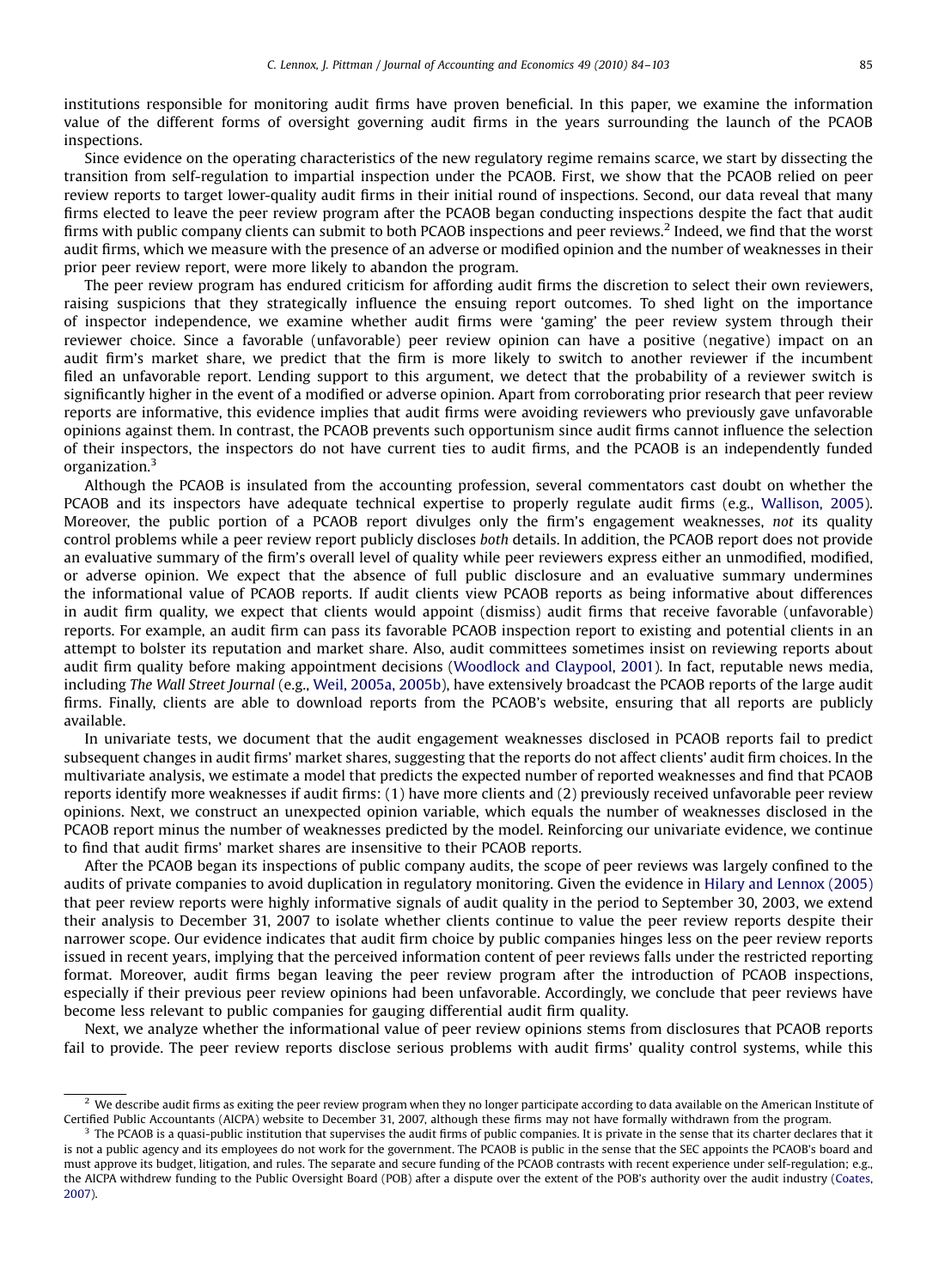information is withheld from the public portion of PCAOB reports. Also, unlike PCAOB inspectors, peer reviewers provide an overall assessment of the audit firm's quality in the form of an unmodified, modified, or adverse opinion. We help empirically resolve whether these differences in reporting explain why only peer review opinions are perceived to be informative. We demonstrate that the PCAOB's failure to disclose certain information—specifically, the quality control weaknesses and overall ratings of audit firms—explains why clients do not find the inspection reports to be informative.

Collectively, our findings suggest that the reporting model adopted by the PCAOB is not viewed by audit clients as being informative about audit firm quality. This conclusion is consistent with comments made by J. Michael Cook (CFO magazine, 2007), the former CEO of Deloitte, ''I think the [PCAOB inspection] process is well intentioned, and it is helpful and constructive, but right now it is not producing the kind of results that it should for people who are using the results and trying to understand what this means.'' Similarly, [Hodowanitz and Solieri \(2006\)](#page-19-0) criticize the lack of transparency in PCAOB reports, ''With today's emphasis on full disclosure by public companies, a confidentiality escape clause does little to inspire investor confidence in the PCAOB as the auditing profession's newly appointed watchdog. Unless there is full disclosure and transparency in the inspection process, Congress, the SEC, and the PCAOB will have a hard time explaining future audit failures to the investing public.''

Our study contributes to the literature in four ways. First, we provide initial evidence on whether public companies perceive that PCAOB reports are informative about audit firm quality. Second, we isolate which specific disclosures in peer review reports affect audit firm choice. This evidence is constructive for identifying ways to improve the information content of PCAOB reports to ensure that clients learn more about differential audit firm quality. Third, we analyze how the transition to independent PCAOB inspections has affected external monitoring under the AICPA and the PCAOB. Finally, we provide evidence that the PCAOB perceives peer review reports to be informative about audit firm quality, which triangulates the evidence in [Hilary and Lennox \(2005\)](#page-19-0) relating to audit clients' perceptions.

The rest of this paper is organized as follows. Section 2 describes the PCAOB inspection and peer review programs along with the related academic literature. Section 3 outlines the sample and provides descriptive statistics. Sections 4 and 5 provide evidence on the informational value of PCAOB inspection and peer review reports, respectively. The conclusions in Section 6 include some preliminary public policy implications of our research.

## 2. Background

## 2.1. Self-regulation versus independent regulation by the PCAOB

The auditing profession became self-regulated during the 1970s in the aftermath of several accounting scandals involving fraudulent financial reporting and illegal acts. After hearings at the US Senate and House of Representatives, the AICPA created the SEC Practice Section (SECPS). Any AICPA member firm that audited public companies was required to belong to the SECPS and became subject to peer review once every 3 years.

Peer reviews primarily focus on the overall quality of the audit firm with reviewers collecting information from manuals, checklists, staff interviews, and audit engagement working papers. Peer reviewers render an opinion on the firm and they disclose any systematic weaknesses found. If the reviewers identify "significant" weaknesses that are not considered ''serious'', these are disclosed in an unmodified opinion. The peer review guidelines specify that a weakness is significant if there is more than a remote possibility that the firm failed to comply with auditing standards, while it is serious if there is evidence that the firm failed to comply, which warrants a modified opinion. In egregious cases, the reviewers issue an adverse opinion on the quality of the audit firm. In practice, peer reviewers seldom issue adverse or modified opinions, supporting the allegation that reviewers were neglecting to strictly monitor audit firms.

The self-regulated peer review program has been criticized for its reluctance to impose punitive sanctions on lowquality audit firms and for allowing the firm to select its own reviewer, which typically is another audit firm ([Fogarty,](#page-19-0)  $1996$ ).<sup>4</sup> In response to these concerns as well as the financial reporting scandals more generally, Congress passed SOX, which requires for the first time that an independent regulatory authority handle audit firm inspections. Key features of the new regulatory environment include that the PCAOB's funding comes from fees levied on public companies (in proportion to their market capitalization) and the activities of the PCAOB are overseen by the SEC. In this regulatory structure, the SEC continues to monitor public companies, while the PCAOB monitors the audit firms.

The inspectors are not current employees of audit firms, although the PCAOB (2004) stresses that they average 12 years of public practice experience. Moreover, the inspectors are selected by the PCAOB, rather than by the firms themselves, to preserve their independence from the public accounting profession. However, [Palmrose \(2006: 24\),](#page-19-0) among others, questions the competence of the PCAOB inspectors relative to peer reviewers:

 $4$  The [Public Oversight Board \(2002, pp. 22–23\)](#page-19-0) stated "peer review has come under considerable criticism from members of Congress, the media and others. 'You scratch my back, I'll scratch yours' is the prevailing cynical view of peer review raised by many.'' In the same year, the former Chair of the SEC asserted that the peer review process is ''too incestuous. A system needs to be established which is independent of the accounting profession.'' [DeFond](#page-19-0) [and Francis \(2005\)](#page-19-0) highlight that Deloitte & Touche issuing a ''clean'' peer review report on Arthur Andersen in December 2001—shortly before Andersen admitted shredding documents related to the Enron engagement—partly precipitated the shift to audit firm oversight by the PCAOB.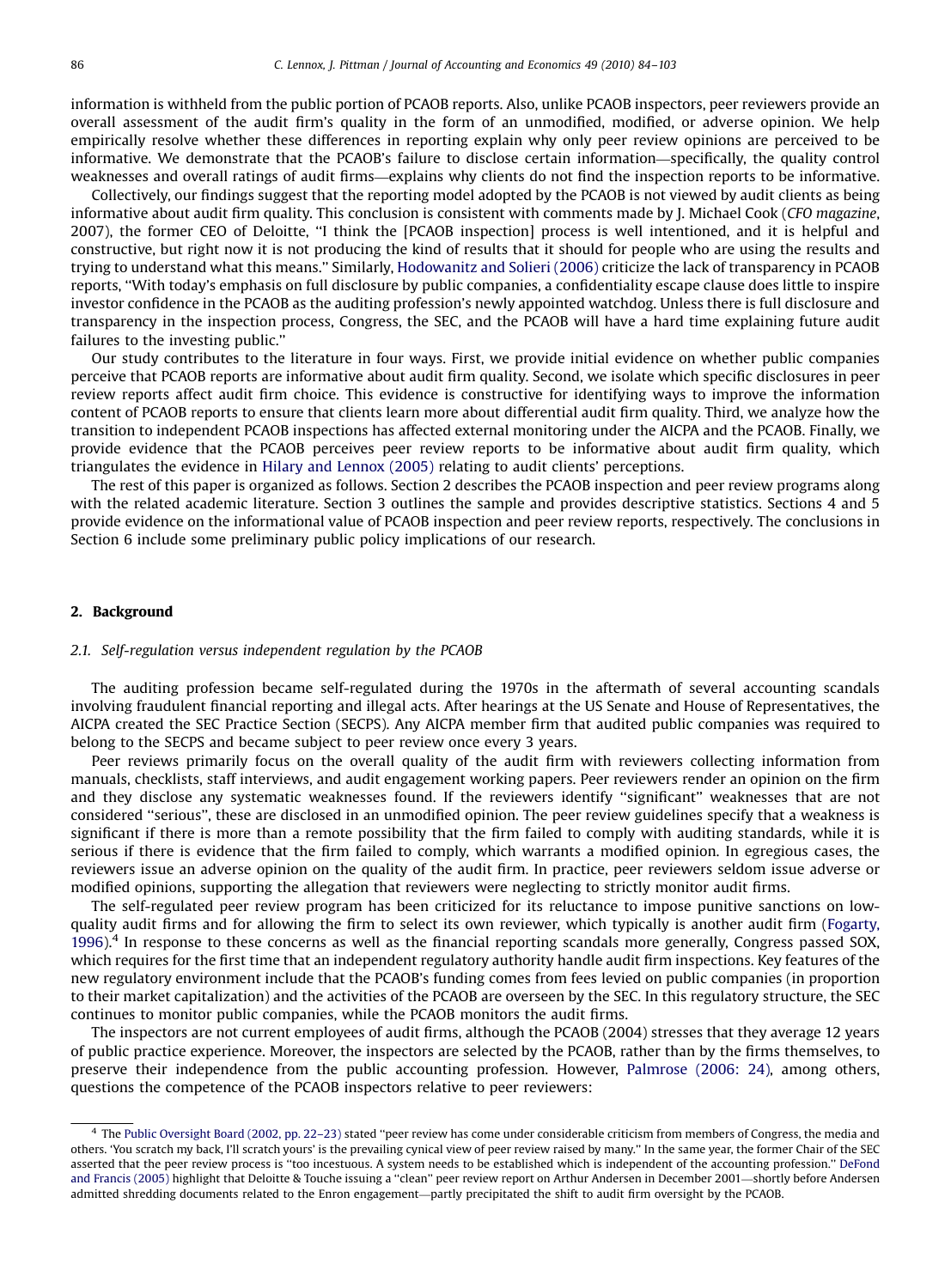Inspection is another PCAOB activity that requires extensive accounting and auditing expertise. The Public Oversight Board (POB), the prior self-regulatory body, relied on a peer review process, which utilized practicing audit partners and more senior managers from an outside audit firm to conduct reviews. This made sense given the need for broad and deep, current expertise in accounting, auditing, internal controls, audit firm practices and methodologies, client industries, etc. However, because it did not use paid employees who had severed all ties to their former accounting firms, the POB peer review process was criticized for lacking at least the perception of independence So, while the PCAOB decided to hire its own inspectors, it has traded-off expertise for perceived independence. This is a very significant trade-off.

The self-regulated peer review program has remained in place after SOX and, currently, both the PCAOB and peer reviewers issue reports about the quality of audit firms, providing an opportune testing ground for our research. Importantly, the AICPA shifted the focus of the peer review process toward the audits of private companies since the PCAOB handles inspections of public company audits. However, the PCAOB inspection and peer review programs continue to share some characteristics. For example, both the inspectors and reviewers examine the audit firm's quality control system and its performance on audit engagements. The audit firm knows in advance when the reviewers and inspectors will visit. Both the inspectors and reviewers disclose their findings by issuing a report for the audit firm as a whole rather than at the office level. Finally, both PCAOB and peer review reports keep the identities of audit clients anonymous and the reports are publicly available from the PCAOB and AICPA websites, respectively.

Beyond the types of engagements examined, there are other major differences between the PCAOB and peer review programs. Audit firms are required to undergo peer review every 3 years while PCAOB inspections are performed annually for firms that audit at least 100 public companies and triennially for smaller audit firms. The programs also diverge in the way that audit firms' defects are disclosed. A peer review report provides an evaluative summary of the audit firm's quality (unmodified, modified or adverse) and discloses weaknesses that systematically affect the quality of the firm's engagements.<sup>5</sup> In contrast, a PCAOB report lists each serious defect found within the sample of engagements chosen by the inspectors.

Peer review reports include full public disclosure of engagement performance deficiencies and problems with the firm's quality control system. In comparison, there is incomplete public disclosure within PCAOB reports as stipulated in Section 104 of SOX: ''no portions of the inspection report that deal with criticisms of or potential defects in the quality control systems of the firm under inspection shall be made public if those criticisms or defects are addressed by the firm, to the satisfaction of the Board, not later than 12 months after the date of the inspection report.'' Some argue that the lack of transparency could render the PCAOB's reports uninformative to market participants. For example, [Coates \(2007, p. 101\)](#page-19-0) asserts that, ''client firms will not know about and will not be able to react to those criticisms. Increased disclosure by PCAOB would be appropriate.''

A PCAOB report includes the name and basic details of the audit firm under inspection, the start and end dates of the inspection fieldwork, and the issuance date. Part IV of the report includes any written response by the audit firm to the inspection. The reports issued to firms that have fewer than 100 SEC clients disclose how many audit engagements were sampled by the PCAOB inspectors, unlike the reports of large audit firms that exclude this information.

## 2.2. Prior research

[Hilary and Lennox \(2005\)](#page-19-0) provide evidence on the credibility of the peer review program. They show that firms receiving clean (unfavorable) peer review opinions gained (lost) clients in the subsequent year. Their results suggest that, despite any shortcomings of peer reviews, clients interpret the reports as being informative signals of audit firm quality. [Casterella et al. \(2009\)](#page-19-0) examine the association between peer review opinions and actual audit quality. Using proprietary data from a company that provides liability insurance to audit firms, they document that unfavorable peer review opinions are associated with the overworking of audit staff and the acceptance of risky clients. Evidently, peer review opinions are correlated with audit firms' actual quality and clients value the opinions for conveying quality differences.

[Hermanson et al. \(2007\)](#page-19-0) contribute the first descriptive evidence on the reports issued by PCAOB inspectors. Using a sample of 316 reports issued to small audit firms in the period ending June 30, 2006, they find that 80% of engagement performance defects stem from insufficient substantive testing, 5% from the auditor's tests of control, and the remaining 15% from audit opinions. There are 22 (7.0%) PCAOB reports, which disclose that the inspection resulted in a restatement of the client's audited financial statements, suggesting that inspectors catch at least some of the serious audit failures. Finally, [Gunny and Zhang \(2007\)](#page-19-0) examine the links between clients' earnings quality and the reports issued by peer reviewers during 1997–2003 and PCAOB inspectors during 2005–2006. They find a negative association between earnings quality and the PCAOB's disclosure of GAAP violations but they do not find a significant association using peer review reports. Gunny and Zhang conclude that only PCAOB inspections reports help distinguish earnings quality.

<sup>5</sup> [Palmrose \(2006, p. 20\)](#page-19-0) laments that, ''Neither the [PCAOB] inspection process nor the public portions of the inspection reports are intended to provide a balanced assessment of the overall effectiveness of the audits of public companies by each of the registered firms.''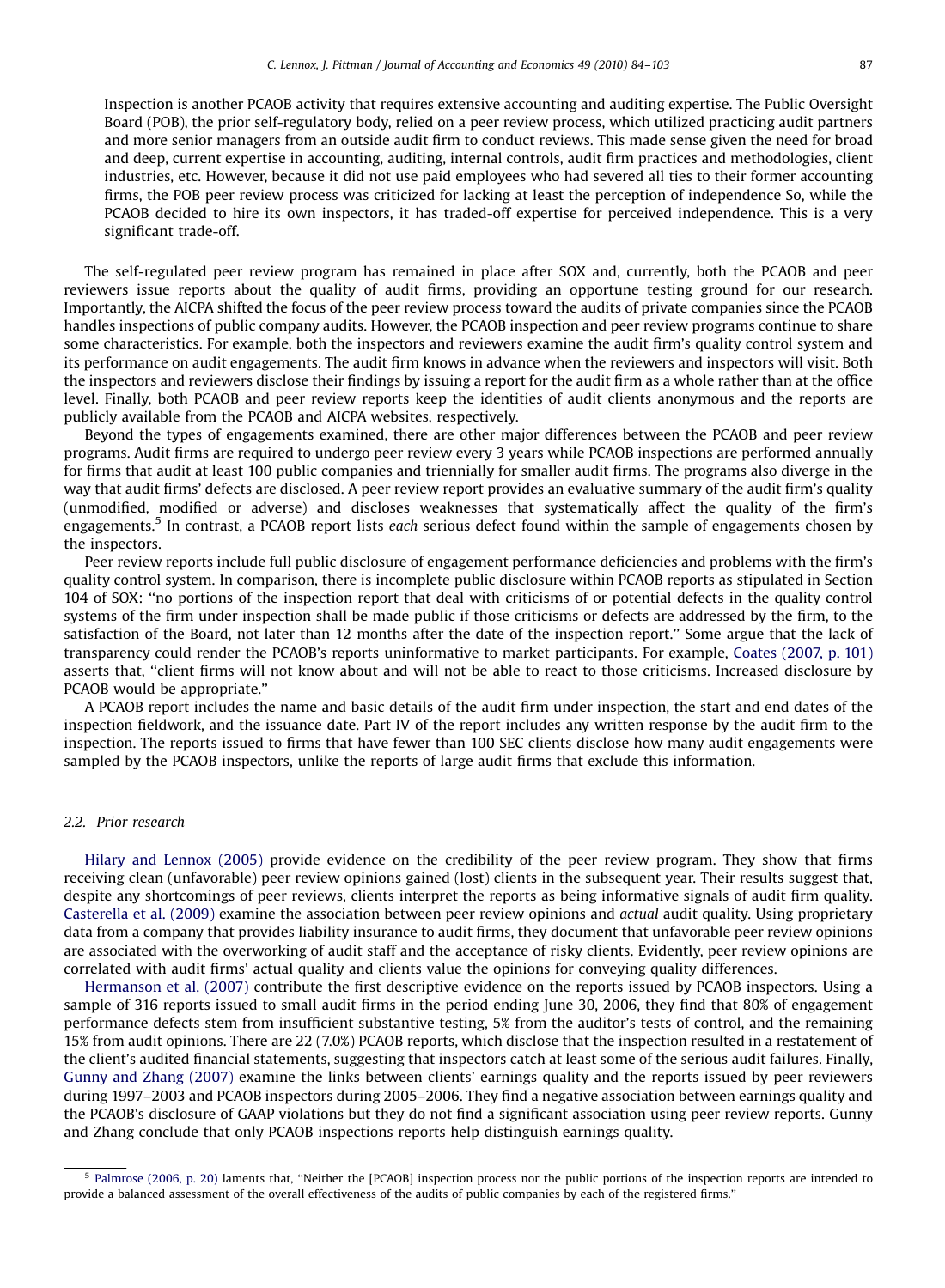Audit firms' weaknesses disclosed by the PCAOB inspectors and peer reviewers.

| Panel A: Weaknesses disclosed in PCAOB reports       |                                 |                               |                              |                            |                         |  |
|------------------------------------------------------|---------------------------------|-------------------------------|------------------------------|----------------------------|-------------------------|--|
| Number of weaknesses per report                      |                                 |                               | Number of PCAOB reports      |                            |                         |  |
| 0                                                    |                                 | 250                           |                              |                            | $\bf{0}$                |  |
|                                                      |                                 | 147                           |                              |                            | 147                     |  |
| 2                                                    |                                 | 67                            |                              |                            | 134                     |  |
| 3                                                    |                                 | 41                            |                              |                            | 123                     |  |
| 4                                                    |                                 | 11                            |                              |                            | 44                      |  |
| $5 - 9$                                              |                                 | 18                            |                              |                            |                         |  |
| $10 - 14$                                            |                                 |                               |                              |                            |                         |  |
| $\geqslant$ 15                                       |                                 | 4                             |                              |                            | 81                      |  |
| Total                                                |                                 | 545                           |                              |                            | 731                     |  |
| Mean no. of weaknesses per PCAOB report $= 1.341$    |                                 |                               |                              |                            |                         |  |
| Panel B: Weaknesses disclosed in peer review reports |                                 |                               |                              |                            |                         |  |
| Number of weaknesses per<br>report                   | Number of unmodified<br>reports | Number of modified<br>reports | Number of adverse<br>reports | Total number of<br>reports | Number of<br>weaknesses |  |

| report                  | reports                                                                 | reports  | reports                  | reports | <i>v</i> ecanic 33C3 |
|-------------------------|-------------------------------------------------------------------------|----------|--------------------------|---------|----------------------|
| $\bf{0}$                | 1018                                                                    | $\Omega$ | $\Omega$                 | 1018    | $\Omega$             |
|                         | 433                                                                     |          |                          | 440     | 440                  |
| 2                       | 255                                                                     | 12       |                          | 267     | 534                  |
| 3                       | 130                                                                     | 14       |                          | 144     | 432                  |
| 4                       | 50                                                                      | 12       |                          | 63      | 252                  |
| $5 - 9$                 | 32                                                                      | 9        |                          | 50      | 289                  |
| $\geqslant$ 10          | $\Omega$                                                                | 0        | $\Omega$                 |         | $\Omega$             |
| Total                   | 1918                                                                    | 54       | 10                       | 1982    | 1947                 |
|                         | Mean no. of weaknesses per peer review report $= 0.982$                 |          |                          |         |                      |
|                         | Panel C: Types of weaknesses disclosed in PCAOB and peer review reports |          |                          |         |                      |
|                         |                                                                         |          | PCAOB inspections        |         | Peer reviews         |
| Engagement performance  |                                                                         | 731      |                          |         | 1293                 |
| <b>Ouality controls</b> |                                                                         |          | Not disclosed (see note) |         | 654                  |

Note: Part 1 of the PCAOB report details any engagement performance deficiencies of such significance that, according to its inspectors, the audit firm did not obtain sufficient competent evidential matter to support its opinion on the client's financial statements. Any defects in, or criticisms of, the audit firm's quality controls are only covered in the nonpublic portion of the PCAOB report.

Total  $731$ 

## 3. The sample and descriptive statistics

## 3.1. The sample

The PCAOB sample comprises 545 inspection reports issued up to December 31, 2007. There are 509 firms that receive just one PCAOB report during this period because they have fewer than 100 SEC clients. Of the 15 audit firms that receive multiple PCAOB reports, 9 firms receive two reports and 6 are issued three reports. Next, we update [Hilary and Lennox](#page-19-0) [\(2005\)](#page-19-0)'s sample, which consists of 1001 peer review reports issued between January 1997 and September 2003, by compiling from the AICPA website subsequent peer review reports issued up to December 31, 2007.<sup>6</sup> At any given time, the AICPA website provides the audit firm's most recent peer review report, although its past reviews are unavailable. To ensure that our sample includes past reviews, we perform periodic downloads from the AICPA website. Consequently, our sample is a time-series panel of peer review reports posted to the AICPA website from January 1, 1997 to December 31, 2007.

## 3.2. PCAOB and peer review reports

Panel A of Table 1 documents the number of deficiencies disclosed in the 545 reports issued by the PCAOB. There are 250 reports (45.9%) that disclose zero weaknesses, 147 (27.0%) mention a single deficiency, and the remaining 148 opinions (27.1%) list multiple defects. The mean number of weaknesses per PCAOB report is 1.341. There are 11 PCAOB reports that

 $^6$  The data used by [Hilary and Lennox \(2005\)](#page-19-0) is available for download from Clive Lennox's website (ihome.ust.hk/ $\sim$ accl/Data.xls).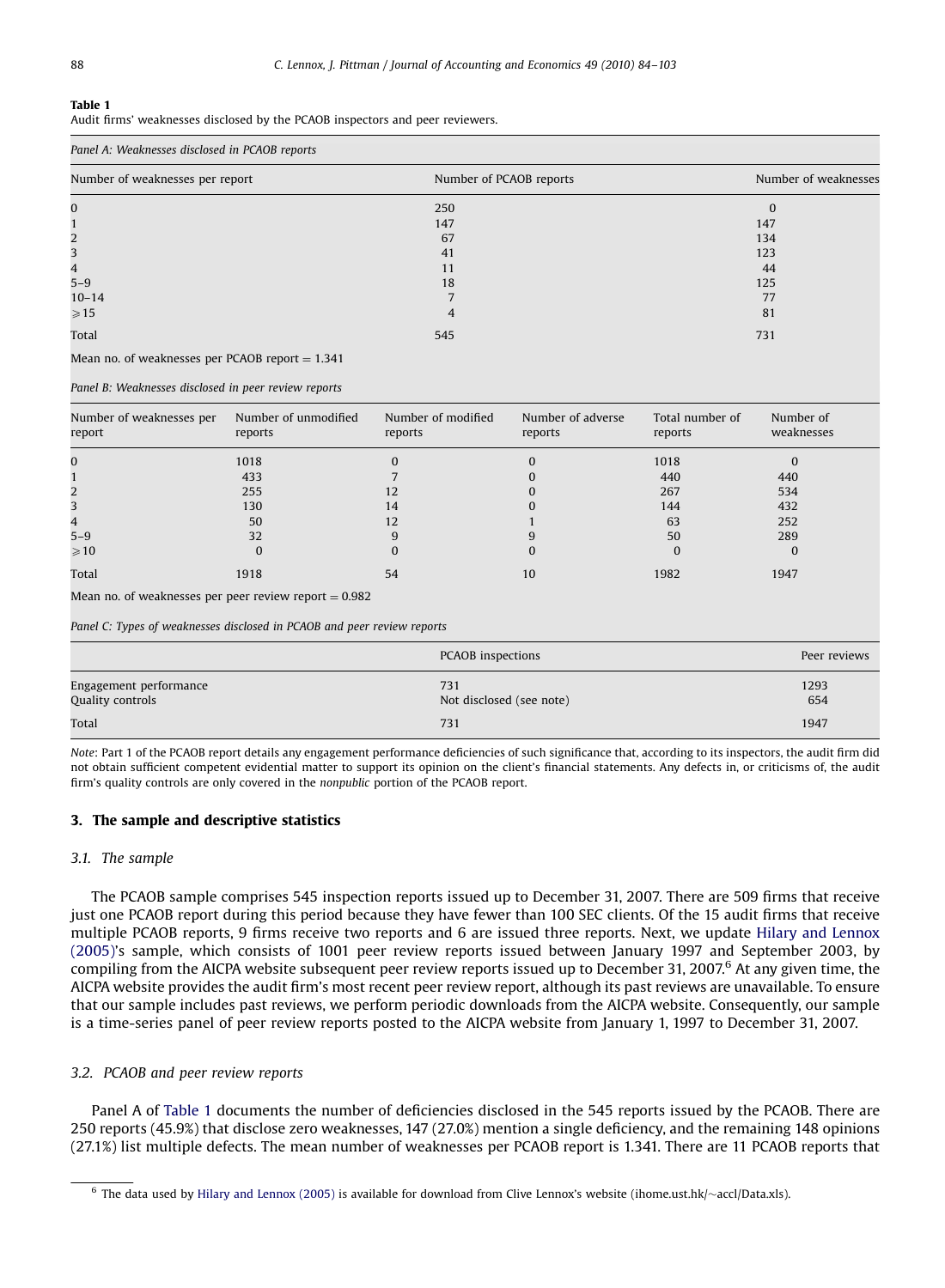<span id="page-5-0"></span>disclose ten or more weaknesses and, in every case, these reports are issued to audit firms that have at least 100 clients. In Section 3.4, we demonstrate that the reports of larger firms disclose more weaknesses because the PCAOB's reporting style engenders a mechanical positive association between audit firm size and the number of reported weaknesses.

Panel B presents descriptive statistics on the disclosures in the 1982 peer review reports. There are 1918 (96.8%) unmodified opinions, including 1018 (53.1%) that identify no significant weaknesses at the audit firm. There are 433 (22.6%) unmodified peer reviews that disclose one weakness and the remaining 467 (24.3%) disclose multiple problems. There are 54 (2.7%) modified and only 10 (0.5%) adverse reports. The low frequency of modified and adverse opinions corroborates the criticism that reviewers seldom censure their fellow auditors.

Panel C provides a breakdown of the types of weaknesses disclosed in PCAOB and peer review reports. Of the 1947 weaknesses disclosed by peer reviewers, 1293 (66.4%) relate to engagement performance problems with the remaining 654 (33.6%) stemming from deficiencies in firms' quality control systems. Since quality control deficiencies are omitted from the public portion of a PCAOB report, all of the 731 reported weaknesses relate to engagement defects. Despite that quality control weaknesses are not publicly disclosed by PCAOB inspectors, the mean number of reported defects is significantly higher than in peer reviews ( $t$ -stat.  $= 4.41$ ). One interpretation is that PCAOB inspectors are tougher than peer reviewers in terms of detecting and reporting problems at audit firms. However, we stress that the reporting models adopted by the PCAOB and by peer reviewers are very different. In particular, the PCAOB reports disclose each engagement defect while peer review reports disclose problems that systematically impact the firm's engagements as a whole. Given the different underlying constructs, caution should be exercised when comparing the numbers of weaknesses reported by PCAOB inspectors and peer reviewers.

## 3.3. The PCAOB's targeting of audit firms that received unfavorable peer review opinions

The PCAOB reports in our sample were issued between January 1, 2005 and December 31, 2007 (Table 2). However, the PCAOB inspections began earlier with the first took place in May 2004 and another 97 inspections conducted during the rest of 2004. The number of inspections falls over time in our sample (Panel A, Table 2) because some of the reports for

#### Table 2

The PCAOB's targeting of audit firms that received unfavorable peer review opinions.

|       | Panel A: Descriptive statistics on PCAOB inspections and reports |                             |                                                                                 |                                                                    |                                                              |  |  |  |  |
|-------|------------------------------------------------------------------|-----------------------------|---------------------------------------------------------------------------------|--------------------------------------------------------------------|--------------------------------------------------------------|--|--|--|--|
| Year  | PCAOB reports                                                    | <b>PCAOB</b><br>inspections | Audit firms received peer<br>review reports prior to their<br>PCAOB inspections | % of prior peer review<br>reports that were<br>modified or adverse | Mean weaknesses<br>disclosed in prior peer<br>review reports |  |  |  |  |
|       | (1)                                                              | (2)                         | (3)                                                                             | (4)                                                                | (5)                                                          |  |  |  |  |
| 2004  | $\Omega$                                                         | 98                          | 82                                                                              | 12.20%                                                             | 1.841                                                        |  |  |  |  |
| 2005  | 173                                                              | 281                         | 243                                                                             | 2.88%                                                              | 1.070                                                        |  |  |  |  |
| 2006  | 206                                                              | 110                         | 104                                                                             | 0.00%                                                              | 0.673                                                        |  |  |  |  |
| 2007  | 166                                                              | 56                          | 43                                                                              | 0.00%                                                              | 0.628                                                        |  |  |  |  |
| Total | 545                                                              | 545                         | 472                                                                             |                                                                    |                                                              |  |  |  |  |

Panel B: The dependent variable (PCAOB\_INV\_YEAR<sub>i</sub>) indicates the year in which the PCAOB inspection took place (see Panel A, Col. 2). The sample consists of 545 PCAOB inspections and the models are estimated using ordered logit (z-statistics are shown in parentheses beneath the coefficient estimates)

|                                          | (1)           | (2)           | (3)           |
|------------------------------------------|---------------|---------------|---------------|
| $PRIOR_i$                                | 0.109         | 0.485         | 0.445         |
|                                          | (0.34)        | (1.45)        | (1.32)        |
| PRIOR <sub>i</sub> *MOD ADV <sub>i</sub> | $-2.132$      |               | $-1.507$      |
|                                          | $(-4.52)$ *** |               | $(-2.95)$ *** |
| $PRIOR_i^*$ #WEAK <sub>i</sub>           |               | $-0.758$      | $-0.606$      |
|                                          |               | $(-5.20)$ *** | $(-3.93)$ *** |
| $Ln(\#CLIENTS_i)$                        | 0.122         | 0.113         | 0.118         |
|                                          | (1.27)        | (1.15)        | (1.23)        |
| $BIG_i$                                  | $-1.617$      | $-1.265$      | $-1.364$      |
|                                          | $(-1.98)$ **  | $(-1.64)$     | $(-1.73)^*$   |
| $LITIG_i$                                | 0.367         | 0.348         | 0.329         |
|                                          | (0.63)        | (0.64)        | (0.59)        |
| Pseudo- $R^2$ (%)                        | 1.96          | 2.40          | 3.06          |

\*\*\*, \*\* = statistically significant at the 1%, 5% levels (two-tailed tests).

Variable definitions: PCAOB\_INV\_YEAR<sub>i</sub> = the year in which the PCAOB investigation takes place (2004, 2005, 2006 or 2007, see Panel A). PRIOR<sub>i</sub> = 1 if the audit firm received a peer review report prior to its PCAOB inspection, 0 otherwise. PRIOR<sub>i</sub>\*MOD\_ADV<sub>i</sub> = 1 if the firm's previous peer review report was modified or adverse, 0 otherwise. PRIOR<sub>i</sub>\*#WEAK<sub>i</sub> = log of (one plus) the number of weaknesses disclosed in the firm's previous peer review report (0 if there was no prior report). Ln(#CLIENTS<sub>i</sub>) = log of (one plus) the number of SEC clients of firm i. BIG<sub>i</sub> = 1 if audit firm i has at least 100 SEC clients, 0 otherwise. LITIG<sub>i</sub> = 1 if the audit firm was subject to a lawsuit during the year of its PCAOB inspection, 0 otherwise.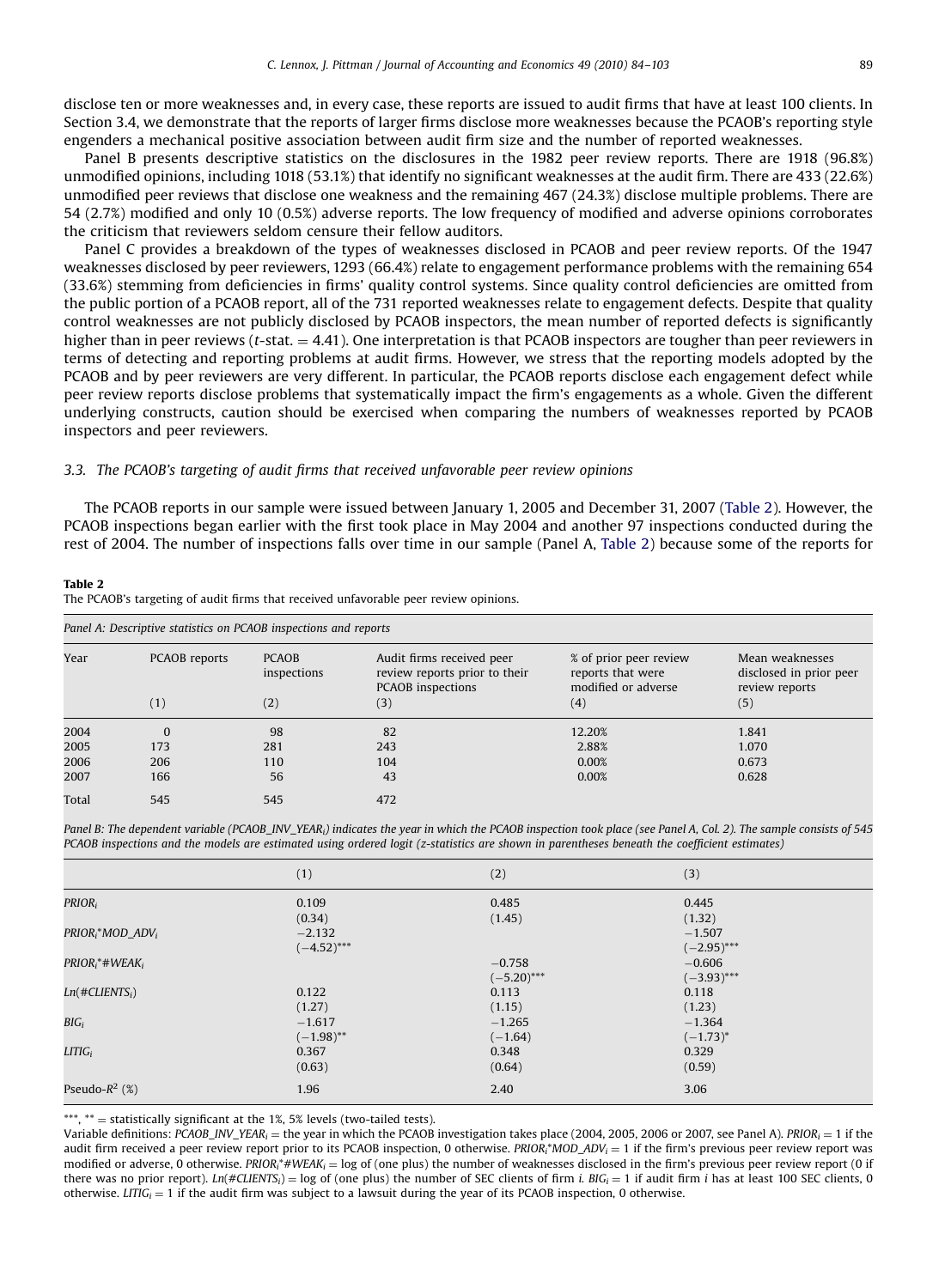inspections initiated in 2006 and 2007 had not been issued by December 31, 2007. Cols. (1) and (2) in Panel A highlight the delay between the date of the PCAOB inspection and the issuance of its report. The mean (median) lag between the end of the inspection and the filing of the PCAOB report is 8.5 months (7.7 months) while the mean (median) duration of the inspection fieldwork is 11.7 days (4.0 days).

Col. (3) summarizes that audit firms received peer review reports before their PCAOB inspections in 472 (86.6%) of the 545 cases. Importantly, Cols. (4) and (5) indicate a strong relation between the content of the audit firm's peer review report and the timing of the PCAOB inspection. For example, of the 82 firms that were inspected in 2004 and received prior peer review reports, 12.20% of the review reports were either modified or adverse. In contrast, only 2.88% of the prior review reports were modified or adverse for the audit firms that were inspected in 2005. None of the audit firms inspected in 2006 or 2007 received modified or adverse opinions in their prior peer review reports. A similar pattern emerges in Col. (5), which tabulates the mean number of weaknesses disclosed in the peer reports issued prior to audit firms' inspections by the PCAOB. The 2004 inspections were conducted at audit firms whose prior peer reviews disclosed 1.84 weaknesses, on average, but the mean number of weaknesses falls monotonically over time to 1.07 in 2005, 0.67 in 2006, and 0.63 in 2007. These findings suggest that the PCAOB was targeting in the early phase of its inspections the audit firms whose peer review reports identified audit quality problems. That is, the PCAOB relied on peer review reports when choosing which audit firms to initially inspect. This suggests that the PCAOB regarded the peer review reports as being informative about audit firm quality. Consequently, this finding triangulates the evidence in [Hilary and Lennox \(2005\)](#page-19-0) that audit clients also perceived peer review reports as informative.

Panel B of [Table 2](#page-5-0) more formally tests this proposition in a multivariate framework, where we control for audit firm size  $(Ln(\text{\#CLIENTS}_i)$  and BIG<sub>i</sub>) and whether the audit firm was subject to a lawsuit in the year of its inspection (LITIG<sub>i</sub>). The dependent variable (PCAOB\_INV\_YEAR<sub>i</sub>) specifies the year in which the PCAOB investigation occurs. The dummy variable  $(PRIOR<sub>i</sub>)$  equals one if the audit firm received a peer review report prior to its PCAOB inspection, and zero otherwise. The interaction term, PRIOR $^*_i$ MOD\_ADV<sub>i</sub>, takes the value one if the firm's previous peer review report was modified or adverse (zero if the report was unmodified or there was no prior report). The  $PRIOR_i^*WEAK_i$  variable equals the log of one plus the number of weaknesses disclosed in the firm's previous peer review report (zero if there was no prior report).<sup>7</sup>

In Panel B, we estimate negative and highly significant coefficients on the interaction variables, reinforcing that the PCAOB initially targeted audit firms with poor peer review opinions. The PRIOR<sub>i</sub> coefficient fails to load, implying that the presence of a prior peer review report did not systematically affect the timing of the PCAOB inspection. Accordingly, this evidence reflects that the content of the prior peer review report rather than its mere existence affects whether the audit firm was inspected by the PCAOB in 2004, 2005, 2006, or 2007.

## 3.4. Audit firm size and the number of weaknesses disclosed in PCAOB reports

In this section, we show that there is a mechanical positive relation between the audit firm's size and the number of weaknesses that the firm is expected to receive in its PCAOB inspection report. Importantly, this makes the raw number of reported weaknesses a relatively poor measure of the audit firm's quality. In particular, the reports issued to large audit firms tend to disclose many more weaknesses than do the reports issued to small firms despite extensive prior theory and evidence that the larger firms supply higher quality audits ([Francis, 2004\)](#page-19-0).

Panel A of [Table 3](#page-7-0) sorts the audit firms into five size categories. Col. (2) reveals that 157 reports are issued to audit firms that have just one SEC client, 127 to those with 2 or 3 clients, 137 to those with between 4 and 10 clients, 102 to those with between 11 and 99 clients, and, finally, 22 to firms with at least 100 clients. Col. (4) indicates that the PCAOB inspectors select larger samples in their investigations of larger audit firms. The inspectors analyze only public company audits, so the PCAOB's sample size is one engagement if the firm has just one SEC client. On average, the PCAOB inspects 2.28 engagements for firms with 2 or 3 clients, 3.41 engagements for those with between 4 and 10 clients, and 5.90 for those with between 11 and 99 clients. The PCAOB does not disclose the sample sizes in its inspections of firms that have at least 100 clients. However, in untabulated analysis, we calculate the number of days that the PCAOB conducts its inspection fieldwork. The median duration of the inspection is four days when firms have fewer than 100 clients compared to five months when firms have at least 100 clients. Therefore, the PCAOB inspectors spend much more time examining the work performed by the larger firms.

Since a PCAOB report discloses the deficiencies detected on each engagement in the inspectors' sample, it follows that larger firms receive reports that disclose more weaknesses. Predictably, Col. (5) in Panel A of [Table 3](#page-7-0) reveals a strong positive association between audit firm size and the mean number of reported weaknesses.

Next, Col. (6) presents the ratio of the number of reported weaknesses to the size of the PCAOB's sample. To some extent, this ratio controls for the fact that the PCAOB inspectors select bigger samples and therefore report more weaknesses at the larger firms. However, the ratio remains an imprecise measure of audit firm quality for at least two reasons. First, the PCAOB does not disclose the sample sizes in its inspections of firms that have at least 100 clients, meaning that the ratio is unavailable for this important set of audit firms. Second, the PCAOB inspectors may more thoroughly examine the

 $^7$  We use logs for each variable that has a right-skewed distribution and we add a one before taking logs because some observations have values of zero.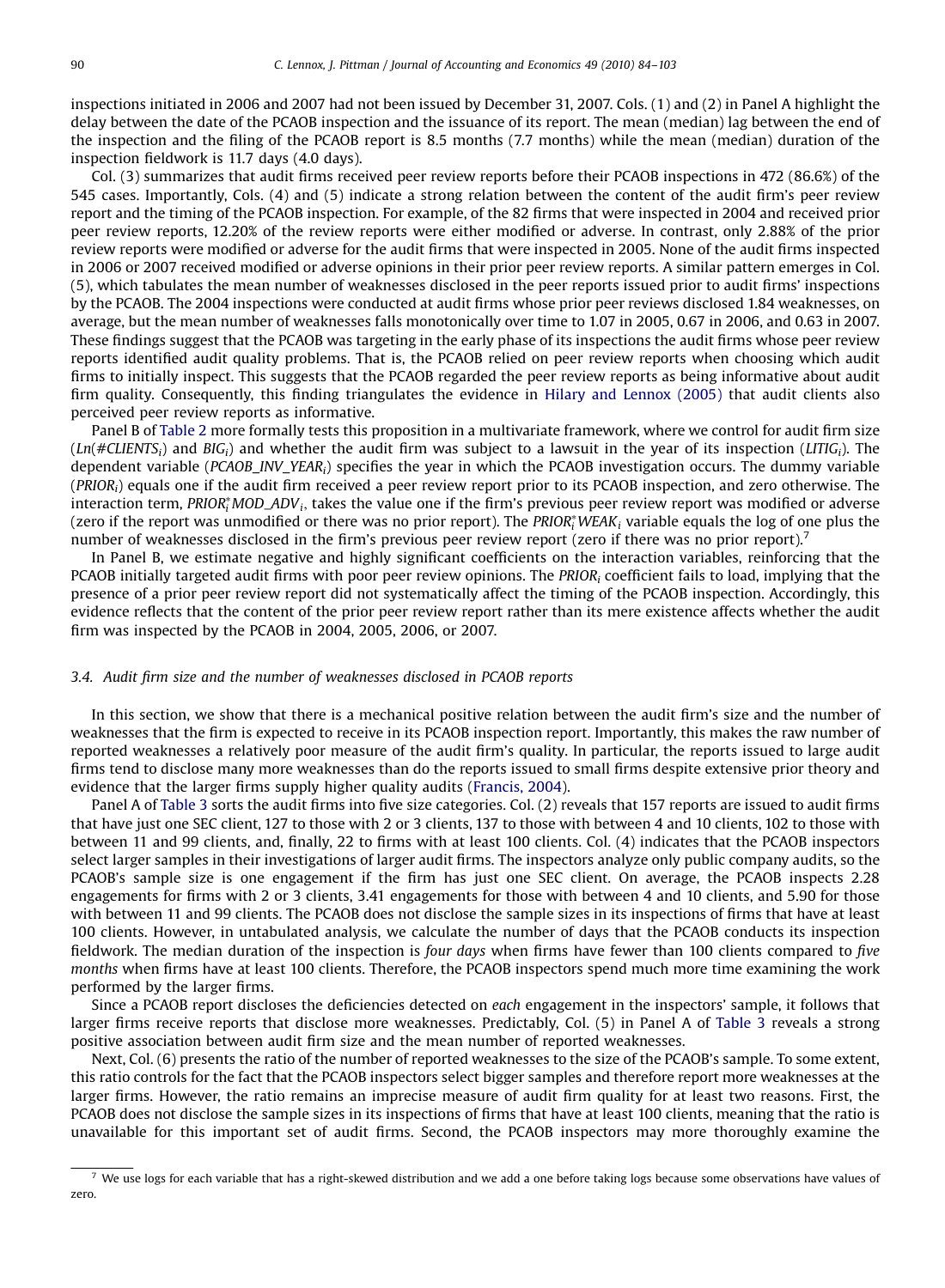<span id="page-7-0"></span>Determinants of the number of weaknesses disclosed in PCAOB reports.

|                                          | Panel A: PCAOB sample sizes and the number of weaknesses disclosed in PCAOB reports |                                      |                                  |                                              |                                                                    |                                                                      |  |  |  |
|------------------------------------------|-------------------------------------------------------------------------------------|--------------------------------------|----------------------------------|----------------------------------------------|--------------------------------------------------------------------|----------------------------------------------------------------------|--|--|--|
| Number of<br>SEC clients<br>per firm (1) | Number of<br><b>PCAOB</b><br>reports $(2)$                                          | Mean number<br>of SEC clients<br>(3) | Mean PCAOB<br>sample size<br>(4) | Mean number of<br>reported<br>weaknesses (5) | Mean ratio of reported<br>weaknesses to PCAOB<br>sample size $(6)$ | Mean ratio of reported<br>weaknesses to number<br>of SEC clients (7) |  |  |  |
|                                          | 157                                                                                 | 1.000                                | 1.000                            | 0.484                                        | 0.484                                                              | 0.484                                                                |  |  |  |
| $2 - 3$                                  | 127                                                                                 | 2.480                                | 2.283                            | 0.732                                        | 0.303                                                              | 0.322                                                                |  |  |  |
| $4 - 10$                                 | 137                                                                                 | 6.044                                | 3.409                            | 1.095                                        | 0.194                                                              | 0.322                                                                |  |  |  |
| $11 - 99$                                | 102                                                                                 | 27,000                               | 5.902                            | 1.775                                        | 0.083                                                              | 0.314                                                                |  |  |  |
| $\geqslant$ 100                          | 22                                                                                  | 1379.545                             | Not disclosed<br>(see note)      | 10.500                                       | N/A                                                                | 0.023                                                                |  |  |  |

545

Note: The PCAOB reports do not disclose how many audit engagements are sampled in the inspections of firms that have at least 100 SEC clients.

Panel B: The dependent variable (PCAOB\_#WEAK<sub>i</sub>) equals the log of (one plus) the number of weaknesses disclosed in the PCAOB report issued to audit firm i. The models are estimated using ordinary least squares (t-statistics are shown next to the coefficient estimates)

|                                          | Coefft.  | (1)<br>$t$ -Stat. | Coefft.  | (2)<br>$t$ -Stat. | Coefft.  | (3)<br>$t$ -Stat. |  |
|------------------------------------------|----------|-------------------|----------|-------------------|----------|-------------------|--|
| $PRIOR_i$                                | $-0.347$ | $-5.13***$        | $-0.405$ | $-6.06***$        | $-0.400$ | $-6.02***$        |  |
| PRIOR <sub>i</sub> *MOD ADV <sub>i</sub> | 0.229    | $2.52***$         | 0.238    | $2.68***$         | 0.229    | $2.62***$         |  |
| $PRIOR_i^*$ #WEAK <sub>i</sub>           | 0.224    | $8.25***$         | 0.229    | $5.91***$         | 0.227    | $5.84***$         |  |
| $LITIG_i$                                | $-0.004$ | $-0.03$           | $-0.020$ | $-0.13$           | $-0.016$ | $-0.11$           |  |
| $Ln(\#CLIENTS_i)$                        | 0.224    | $8.25***$         |          |                   | 0.064    | 1.37              |  |
| $BIG_i$                                  | 0.545    | $3.07***$         |          |                   |          |                   |  |
| <b>PCAOB SAMPLE</b>                      |          |                   | 0.320    | $9.20***$         | 0.247    | $4.16***$         |  |
| Intercept                                | 0.316    | $4.14***$         | 0.454    | $6.45***$         | 0.411    | $5.32***$         |  |
| Obs.                                     |          | 545               |          | 523               |          | 523               |  |
| Year dummies                             |          | Yes               |          | <b>Yes</b>        |          | Yes               |  |
| $R^2$ (%)                                |          | 48.21             |          | 28.04             |          | 28.33             |  |

\*\*\*, \*\* = statistically significant at the  $1\%$ ,  $5\%$  levels (two-tailed tests).

The sample in Col. (1) consists of all the 545 PCAOB reports. Cols. (2) and (3) exclude 22 PCAOB reports that are issued to audit firms with at least 100 SEC clients because these reports do not disclose the PCAOB's sample sizes (see Panel A).

Variable definitions: PCAOB #WEAK<sub>i</sub> = the log of (one plus) the number of weaknesses disclosed in the PCAOB report issued to audit firm i. PRIOR<sub>i</sub> = 1 if the audit firm received a peer review report prior to its PCAOB inspection, 0 otherwise.  $PRIOR_i^*MOD_ADV_i = 1$  if the firm's previous peer review report was modified or adverse, 0 otherwise. PRIOR<sub>i</sub>\*#WEAK<sub>i</sub> = log of (one plus) the number of weaknesses disclosed in the firm's previous peer review report; 0 if there was no prior peer review report. LITIG<sub>i</sub> = 1 if the audit firm was subject to a lawsuit during the year of its PCAOB inspection, 0 otherwise.  $Ln(\#CLIENTS_i) = log of (one plus)$  the number of SEC clients of firm i. BIG<sub>i</sub> = 1 if audit firm i has at least 100 SEC clients, 0 otherwise. PCAOB\_SAMPLE<sub>i</sub> = log of the number of audit engagements sampled by the PCAOB inspectors (see Col. (4), Panel A).

engagements of smaller audit firms, particularly those that have just one SEC client. Consistent with this explanation, the ratio of reported weaknesses to sample size is highest among the firms that have just one client (0.48 in Col. (6)).

An alternative specification would involve scaling the number of reported weaknesses by the number of SEC clients. However, this ratio is arguably worse because it includes in the denominator all of the clients not sampled by the PCAOB inspectors and the fraction of clients not sampled is increasing in the size of the audit firm. For example, in sharp contrast to the 100% sampling that occurs when firms have just one client, only  $21.9%$  ( = 5.90/27.00) of engagements are sampled in the inspections of firms that have between 11 and 99 clients. As a result, the ratio of the number of reported weaknesses to the number of clients is mechanically decreasing in audit firm size. Therefore, this ratio would be potentially misleading as an indicator of audit quality because it tends to exaggerate the quality of large audit firms relative to small firms.

To summarize, Panel A suggests that it is difficult for users of PCAOB reports to extract meaningful information about audit firm quality. The fundamental problem is that the PCAOB discloses the deficiencies on each engagement sampled by its inspectors and fails to provide a balanced evaluation of the firm's overall level of quality. In short, the reporting format adopted by the PCAOB is not designed to be very informative about the inspectors' findings.

In Panel B of Table 3, we estimate models of PCAOB reporting. The dependent variable equals the log of (one plus) the number of weaknesses reported by the PCAOB inspectors (PCAOB\_#WEAK<sub>i</sub>). As shown in Panel A, there is a positive relation between audit firm size and the number of reported weaknesses. So we control for size using the log of the number of SEC clients held by the firm during the year in which the report is issued  $(Ln(\#CLIENTS_i))$ . Our estimations also include  $BIG_i$ , which identifies firms with at least 100 SEC clients, to capture any lingering size variation between the very large auditors and other firms.<sup>8</sup>

 $8$  A natural alternative specification for BIG<sub>i</sub> is a dummy variable coded one for Big Four audit firms, and zero otherwise. However, we cannot reliably implement this approach because the Big Four firms receive only ten PCAOB reports in the period up to December 31, 2007.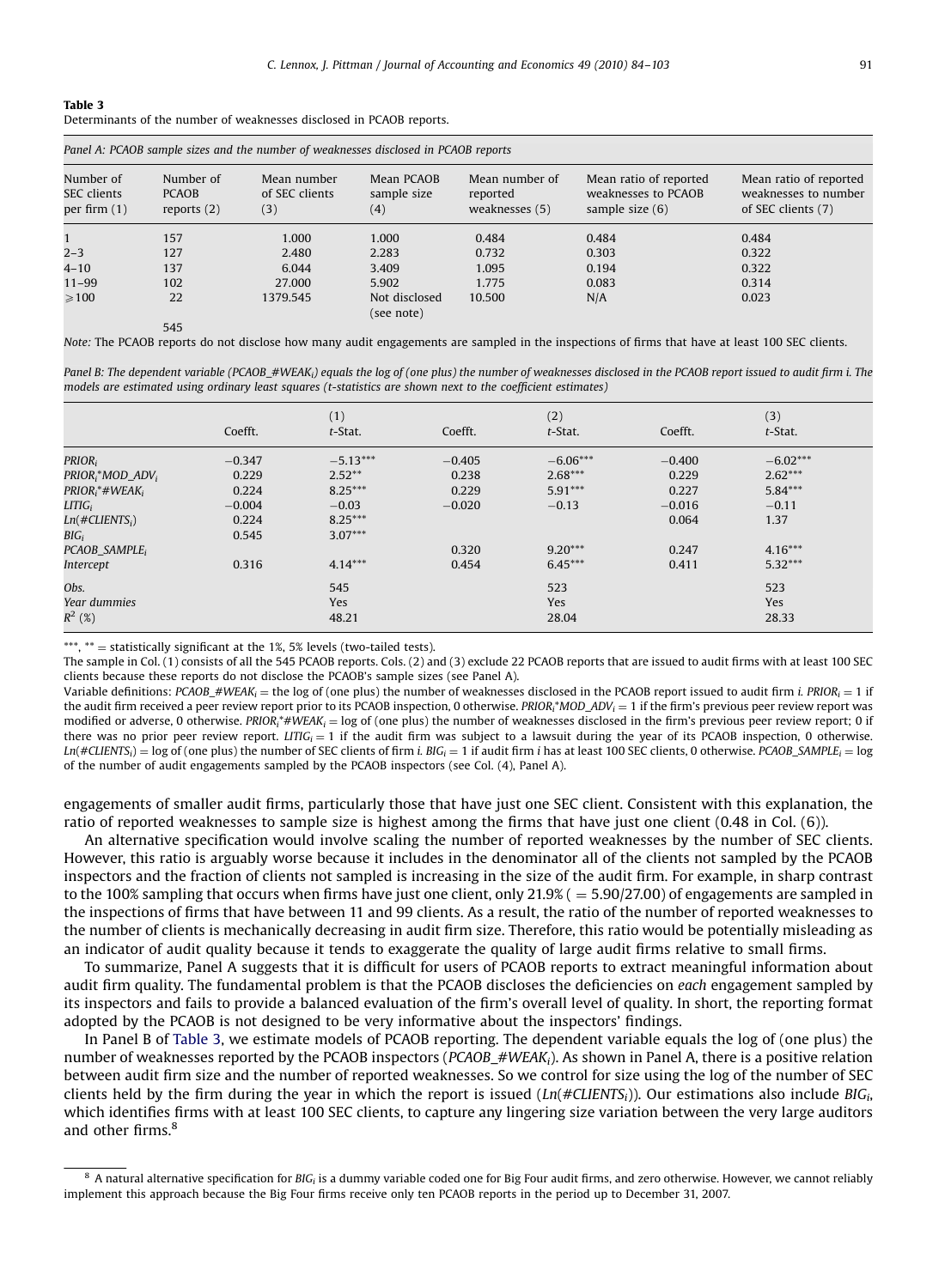The dummy variable PRIORi equals one if the audit firm received a peer review report prior to its PCAOB inspection, and zero otherwise. We assign the interaction term,  $PRIOR_i^*MOD\_ADV_i$ , the value one if the firm's previous peer review report was modified or adverse (zero if the report was unmodified or there was no prior report). The PRIOR $^*_i$ WEAK $_i$  variable equals the log of one plus the number of weaknesses disclosed in the firm's previous peer review report (zero if there was no prior report). If audit firm quality is persistent over time, the PCAOB report would indicate more weaknesses if the firm's prior peer review report was modified or adverse, or it disclosed more weaknesses. Therefore, persistence in audit firm quality would result in positive coefficients for PRIOR<sub>i</sub>MOD\_ADV<sub>i</sub> and PRIOR<sub>i</sub>WEAK<sub>i</sub>. Further, the PCAOB report is more likely to indicate no weaknesses if the firm received a clean prior peer review report compared to the case where no peer review report was issued, in which case the PRIOR<sub>i</sub> coefficient would be negative. On the other hand, there may be no persistence in audit firm quality if the peer review program engenders remedial benefits by inducing firms to conduct better audits when its reviewers identify deficiencies. Given that it is unclear whether persistence or remediation will dominate in the regressions, we avoid making directional predictions for the coefficients on PRIOR<sub>i</sub>, PRIOR $^*_i$ MOD\_ADV<sub>i</sub>, and PRIOR $^*$ WEAK<sub>i</sub>.

The results in Panel B indicate that PCAOB reports disclose more weaknesses if the audit firm is large or if its prior peer review report was unfavorable. Cols. (2) and (3) provide evidence at the 1% level that the positive association between audit firm size and the number of reported weaknesses is driven by the fact that inspectors test more engagements if the audit firm has more SEC clients. Specifically, the PCAOB\_SAMPLE<sub>i</sub> coefficients are positive and significant at the 1% level in Cols. (2) and (3). The Ln(#CLIENTS<sub>i</sub>) coefficient becomes statistically insignificant in Col. (3) when we control for the number of engagements sampled by the PCAOB inspectors. PRIOR<sub>i</sub> loads negatively while both PRIOR<sub>i</sub>MOD\_ADV<sub>i</sub> and PRIOR\*WEAK<sub>i</sub> load positively, implying that PCAOB reports disclose fewer (more) weaknesses if audit firms previously received better (worse) peer review opinions.<sup>9</sup>

## 3.5. Audit firms exiting the peer review program

In [Table 4,](#page-9-0) we populate Panel A with the peer review report observations by year. [Hilary and Lennox \(2005\)](#page-19-0) collected their peer review data in 2003 and the AICPA makes available only the audit firm's latest peer review report. Since peer reviews are conducted every 3 years, most of the reports in their sample are issued in the years 2001–2003, with hardly any available for the 1997–1999 timeframe. We update their sample to include all the peer review reports lodged on the AICPA website between 2004 and 2007. A steep fall over time in the volume of peer review reports is evident in Col. (1) of Panel A (316 in 2004, 260 in 2005, 249 in 2006, and 11 in 2007), implying that audit firms are increasingly doing without peer reviews that are only required if they continue their membership with the AICPA.

The AICPA responded to the advent of PCAOB inspections by modifying its peer review program with the Center for Public Company Audit Firms (CPCAF) Peer Review Program succeeding the SEC Practice Section Peer Review Program. The CPCAF is designed to review and evaluate audit engagements that do not fall under the purview of the PCAOB, especially the audits of private companies. Accordingly, the reporting format of peer review opinions changed during 2004, with reviewers examining only the engagements of non-SEC clients. Hereafter, we label these as the ''old'' and ''new'' reporting formats for peer review.

Cols. (2) and (3) report the number of peer review reports issued under each reporting format. Although the CPCAF was established on January 1, 2004, 34 reports were issued in early 2004 under the old format. However, the vast majority (282) of peer review reports issued in that year were under the new reporting format, reflecting the start of PCAOB inspections in May 2004. Altogether, there are 1280 peer reviews under the old format (where SEC engagements were reviewed) and another 702 under the new format (where only non-SEC engagements were reviewed). Later, we analyze whether the change to the reporting format affects the information value of peer review opinions, which we calibrate with the perceptions of SEC clients.

The sudden drop in the number of peer reviews suggests that many firms were reluctant to be monitored by both the PCAOB and the AICPA. We shed light on this issue by examining the determinants of EXIT<sub>i</sub>, which we code one if the audit firm did not receive a peer review report during 2005–2007, and zero otherwise. The sample comprises 981 audit firms that received peer review reports within the 2002–2004 timeframe. We include two dummy variables in these models to analyze firms' decisions to continue submitting to peer review: INSPECT<sub>i</sub> equals one if the audit firm receives a PCAOB inspection report during the 2004–2007 period and zero otherwise, while INSPECT\_EARLY<sub>i</sub> equals one if the audit firm receives a PCAOB inspection report within the 3-year period after the date of its peer review report during the 2002–2004 period and zero otherwise.<sup>10</sup> If firms wait until after their first PCAOB inspection to exit the peer review program, we predict negative and positive coefficients for  $INSPECT$ <sub>i</sub> and  $INSPECT$ <sub>EARLY<sub>i</sub>, respectively.</sub>

We postulate that audit firms would be more likely to leave the peer review program if they had previously received unfavorable peer review opinions because these can be costly in terms of reducing audit firms' market shares [\(Hilary and](#page-19-0) [Lennox, 2005](#page-19-0)). The MOD\_ADVi variable equals one if the firm's peer review report during 2002–2004 was modified or

 $9$  The number of observations drops to 523 ( = 545–22) in Cols. (2) and (3) because the PCAOB does not divulge its sample sizes in the 22 reports issued to large audit firms.

<sup>&</sup>lt;sup>10</sup> There is variation in *INSPECT<sub>i</sub>* since some of the 981 audit firms in the peer review sample are not later inspected by the PCAOB given that they have no public clients.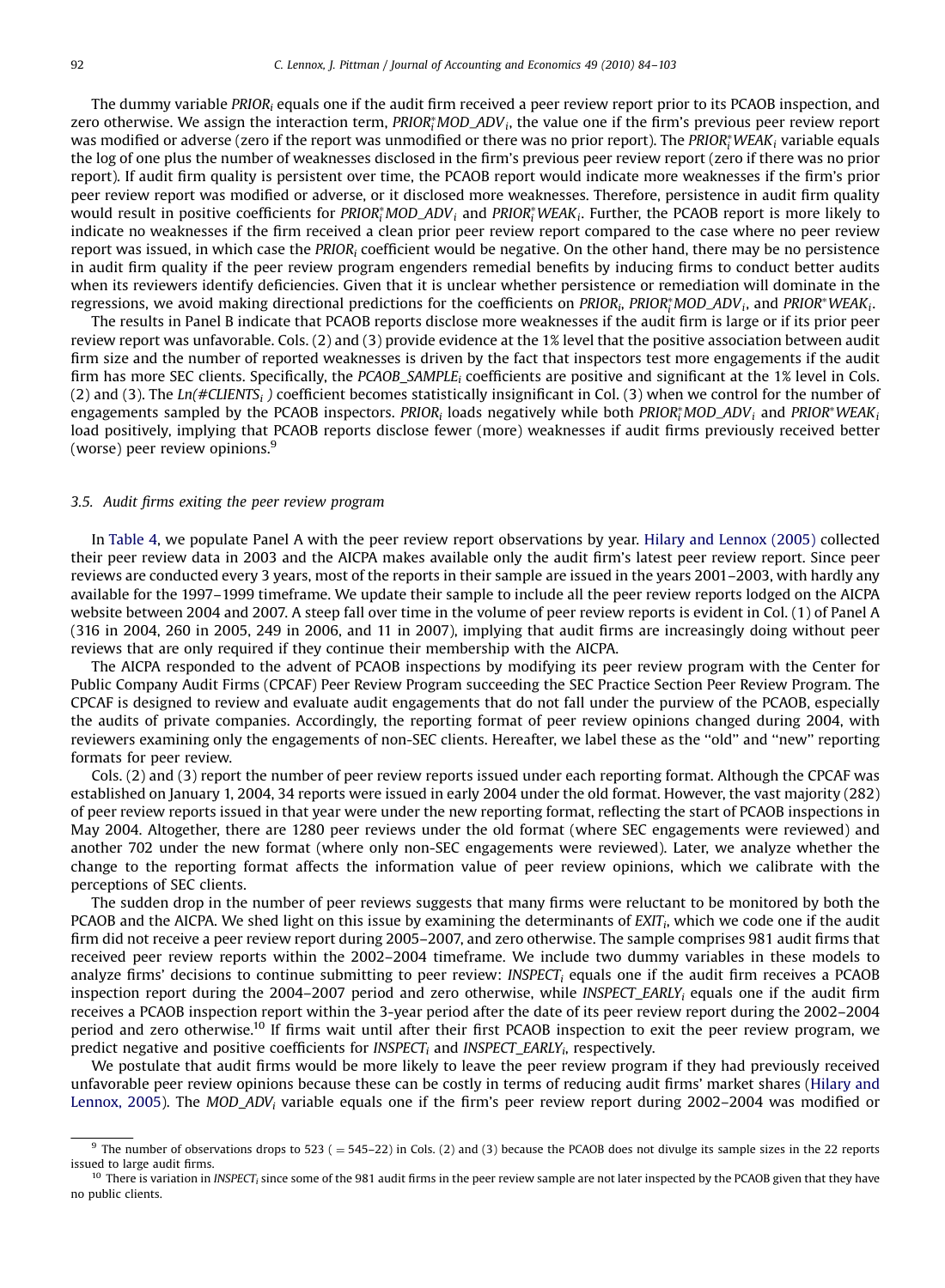<span id="page-9-0"></span>

|--|--|--|--|--|

Audit firms exiting the AICPA's peer review program.

|       | Panel A: Yearly distribution of peer review reports |                                                   |                                                   |  |  |  |  |  |  |
|-------|-----------------------------------------------------|---------------------------------------------------|---------------------------------------------------|--|--|--|--|--|--|
| Year  | Peer review reports<br>(1)                          | Peer review reports (old reporting format)<br>(2) | Peer review reports (new reporting format)<br>(3) |  |  |  |  |  |  |
| 1997  |                                                     |                                                   | $\Omega$                                          |  |  |  |  |  |  |
| 1998  | 6                                                   |                                                   |                                                   |  |  |  |  |  |  |
| 1999  | 12                                                  | 12                                                |                                                   |  |  |  |  |  |  |
| 2000  | 216                                                 | 216                                               |                                                   |  |  |  |  |  |  |
| 2001  | 346                                                 | 346                                               |                                                   |  |  |  |  |  |  |
| 2002  | 354                                                 | 354                                               |                                                   |  |  |  |  |  |  |
| 2003  | 311                                                 | 311                                               | $\Omega$                                          |  |  |  |  |  |  |
| 2004  | 316                                                 | 34                                                | 282                                               |  |  |  |  |  |  |
| 2005  | 260                                                 |                                                   | 260                                               |  |  |  |  |  |  |
| 2006  | 249                                                 |                                                   | 249                                               |  |  |  |  |  |  |
| 2007  | 11                                                  | $\Omega$                                          | 11                                                |  |  |  |  |  |  |
| Total | 1982                                                | 1280                                              | 702                                               |  |  |  |  |  |  |

Panel B: The dependent variable (EXIT<sub>i</sub>) indicates whether the audit firm exited the peer review program during the period 2005–2007. The sample consists of 981 audit firms that received peer review reports during the period 2002–2004 (see Panel A). The models are estimated using logit (z-statistics are shown in parentheses beneath the coefficient estimates)

|                                | (1)          | (2)           | (3)           |
|--------------------------------|--------------|---------------|---------------|
| <b>INSPECT</b> <sub>i</sub>    | $-1.653***$  | $-1.697$      | $-1.643$      |
|                                | $(-4.59)$    | $(-4.76)$ *** | $(-4.57)$ *** |
| INSPECT_EARLY;                 | 0.754        | 0.810         | 0.736         |
|                                | $(2.02)$ **  | $(2.19)$ **   | $(1.97)$ **   |
| $MOD_$ <i>ADV</i> <sub>i</sub> | 1.774        |               | 1.600         |
|                                | $(4.39)$ *** |               | $(3.73)$ ***  |
| $#WEAK_i$                      |              | 0.390         | 0.223         |
|                                |              | $(2.82)$ ***  | (1.49)        |
| $Ln(\#CLIENTS_i)$              | $-0.020$     | $-0.033$      | $-0.038$      |
|                                | $(-0.22)$    | $(-0.36)$     | $(-0.41)$     |
| $BIG_i$                        | $-1.653$     | $-1.837$      | $-1.704$      |
|                                | $(-2.46)$ ** | $(-2.70)$ *** | $(-2.52)$ **  |
| $LITIG_i$                      | 0.284        | 0.232         | 0.310         |
|                                | (0.47)       | (0.38)        | (0.51)        |
|                                |              |               |               |
| Year dummies                   | Yes          | Yes           | Yes           |
| Pseudo- $R^2$ (%)              | 36.19        | 36.37         | 36.37         |

 $***, **$  = statistically significant at the 1%, 5% levels (two-tailed tests).

Variable definitions: EXIT<sub>i</sub> = 1 if the audit firm did not receive a peer review report during the period 2005–2007; 0 otherwise. MOD ADV<sub>i</sub> = 1 if the audit firm's peer review report during 2002-2004 was modified or adverse, 0 if the report was unmodified. #WEAK $_i$  = log of (one plus) the number of weaknesses disclosed in the audit firm's peer review report during 2002-2004. INSPECT<sub>i</sub> = 1 if the audit firm receives a PCAOB inspection in the period 2004–2007, 0 otherwise. INSPECT\_EARLY<sub>i</sub> = 1 if the audit firm receives a PCAOB inspection within the 3-year period subsequent to the date of its peer review report during the period 2002-2004, 0 otherwise. Ln(#CLIENTS<sub>i</sub>) = log of (one plus) the number of SEC clients of firm i. BIG<sub>i</sub> = 1 if audit firm i has at least 100 SEC clients, 0 otherwise. LITIG<sub>i</sub> = 1 if the audit firm was subject to a lawsuit during the year of its peer review, 0 otherwise.

adverse, and zero if it was unmodified. The #WEAK, variable is the log of (one plus) the number of weaknesses disclosed in the audit firm's peer review report during 2002–2004. We predict positive coefficients for the MOD ADV<sub>i</sub> and #WEAK<sub>i</sub> variables because we expect that firms receiving unfavorable peer review opinions were more likely to exit the program. These regressions control for audit firm size since we expect that larger auditors are more likely to value monitoring by peer reviewers. We also include year dummy variables to control for variation over time in the rate of exit.

The regression results reported in Panel B of Table 4 include that INSPECT\_EARLY<sub>i</sub> loads positively at the 5% level, implying that audit firms were more likely to exit the peer review program if their PCAOB inspection precedes their next (triennial) peer review. In other words, audit firms appear to consider peer review redundant after their first PCAOB inspection. In contrast, the coefficient on *INSPECT<sub>i</sub>* is consistently negative and statistically significant at the 1% level, suggesting that audit firms are more apt to stay in the peer review program if their first PCAOB inspection takes place after their next scheduled peer review. Collectively, we attribute this evidence to firms relying on their next peer review to help them prepare for their initial PCAOB inspection. Since all PCAOB-registered audit firms had undergone at least one PCAOB inspection by December 31, 2007, it follows that few chose to remain in the peer review program afterward.

Consistent with the intuition that lower-quality audit firms were more eager to leave the peer review program, we find that both MOD\_ADV<sub>i</sub> and  $\#WEAK_i$  load positively at the 1% level in Panel B. In the other direction, we find that the audit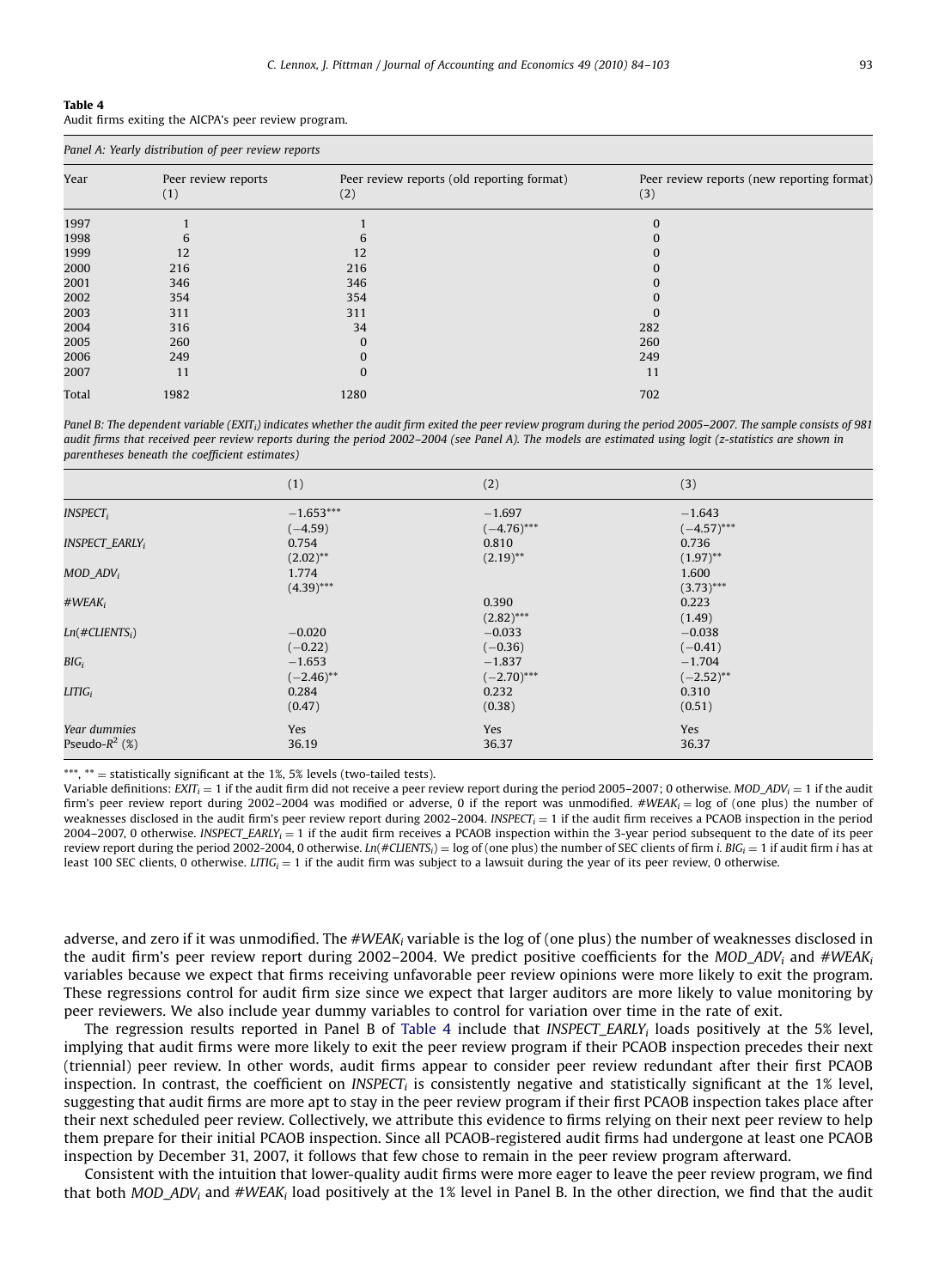<span id="page-10-0"></span>firms with at least 100 SEC clients tend to keep participating in the peer review program through 2007; i.e., the BIG<sub>i</sub> coefficients load negatively at the 5% level or better. This result squares with prior research implying that the larger public accounting firms have stronger incentives to protect their reputations.

# 3.6. Opinion-shopping by audit firms

The results in [Table 4](#page-9-0) indicate that audit firms were more likely to exit the program if they received unfavorable peer review reports. A plausible alternative to exiting would be to distort the outcome of the peer review process by switching reviewers strategically to avoid unfavorable opinions. In many respects, our analysis is similar to research examining whether clients "shop" among auditors for more favorable audit opinions (e.g., [Chow and Rice, 1982](#page-19-0); [Craswell, 1988](#page-19-0); [Lennox, 2000](#page-19-0)). These studies find that clients tend to dismiss audit firms that issue modified or qualified audit opinions on their financial statements. Similarly, we predict that an audit firm is more likely to switch to another peer reviewer after receiving an unfavorable opinion.

The dependent variable ( $\Delta REVIEWER_i)$  equals one if the peer review is performed by a newly appointed reviewer, and zero otherwise. We require that firms have consecutive peer reviews in order to identify any reviewer changes, so there are 907 observations for the  $\Delta REVIEWER_i$  variable with 301 (33.2%) of these involving switches. The treatment variables capture the opinion issued in the firm's previous peer review. PRIOR MOD ADV<sub>i</sub> equals one if the firm's previous peer review opinion was modified or adverse, and zero otherwise. PRIOR #WEAK; equals the log of (one plus) the number of weaknesses disclosed in the firm's previous peer review report. If audit firms are shopping for more favorable peer review opinions, we expect they are more likely to change reviewers after receiving unfavorable opinions. In the multivariate analysis, this translates into predicted positive coefficients for  $PRIOR\_MOD\_ADV_i$  and  $PRIOR\_\#WERK_i$ .

#### Table 5

Audit firms shopping for more favorable peer review opinions.

| Panel A: Prior peer review opinions and reviewer changes                                                                                                                                                                                      |       |                                   |                                                                                                                                                                                                                                                   |     |  |  |  |  |
|-----------------------------------------------------------------------------------------------------------------------------------------------------------------------------------------------------------------------------------------------|-------|-----------------------------------|---------------------------------------------------------------------------------------------------------------------------------------------------------------------------------------------------------------------------------------------------|-----|--|--|--|--|
|                                                                                                                                                                                                                                               |       | $\triangle$ REVIEWER <sub>i</sub> |                                                                                                                                                                                                                                                   |     |  |  |  |  |
|                                                                                                                                                                                                                                               |       | $= 0$                             | $=$ $\overline{ }$                                                                                                                                                                                                                                |     |  |  |  |  |
| PRIOR MOD ADV <sub>i</sub>                                                                                                                                                                                                                    | $= 0$ | 598 (98.7%)                       | 283 (94.0%)                                                                                                                                                                                                                                       | 881 |  |  |  |  |
|                                                                                                                                                                                                                                               | $=1$  | 8(1.3%)                           | $18(6.0\%)$                                                                                                                                                                                                                                       | 26  |  |  |  |  |
| Total<br>$\mathbf{m}$ and $\mathbf{m}$ are the second contract of the second contract of the second contract of the second contract of the second contract of the second contract of the second contract of the second contract of the second |       | 606 (100.0%)                      | 301 (100.0%)<br>$\mathbf{r}$ . The contract of the contract of the contract of the contract of the contract of the contract of the contract of the contract of the contract of the contract of the contract of the contract of the contract of th | 907 |  |  |  |  |

Test of the null hypothesis that there is no relation between the type of prior peer review opinion and the audit firm's decision to change reviewer  $(\chi^2 = 15.7; p$ -value = 0.000).

#### Panel B: Multivariate tests

The dependent variable (AREVIEWER<sub>i</sub>) indicates whether the audit firm changes its peer reviewer. The models are estimated using logit (z-statistics are shown in parentheses beneath the coefficient estimates)

|                            | (1)          | (2)       | (3)          | (4)          | (5)    | (6)          |
|----------------------------|--------------|-----------|--------------|--------------|--------|--------------|
| PRIOR MOD ADV <sub>i</sub> | 1.558        |           | 1.486        | 1.546        |        | 1.480        |
|                            | $(3.61)$ *** |           | $(3.35)$ *** | $(3.55)$ *** |        | $(3.31)$ *** |
| PRIOR #WEAK;               |              | 0.200     | 0.090        |              | 0.191  | 0.080        |
|                            |              | (1.59)    | (0.68)       |              | (1.52) | (0.61)       |
| <b>PRIOR PCAOB</b>         | 0.115        | 0.117     | 0.115        |              |        |              |
|                            | (0.31)       | (0.32)    | (0.31)       |              |        |              |
| PRIOR PCAOB;*#WEAK;        | $-0.242$     | $-0.251$  | $-0.265$     |              |        |              |
|                            | $(-0.69)$    | $(-0.72)$ | $(-0.75)$    |              |        |              |
| $Ln(\#CLIENTS_i)$          | $-0.048$     | $-0.046$  | $-0.050$     |              |        |              |
|                            | $(-0.71)$    | $(-0.69)$ | $(-0.73)$    |              |        |              |
| $BIG_i$                    | 0.655        | 0.716     | 0.668        |              |        |              |
|                            | (0.83)       | (0.88)    | (0.84)       |              |        |              |
| $LITIG_i$                  | 0.151        | 0.097     | 0.138        |              |        |              |
|                            | (0.32)       | (0.20)    | (0.29)       |              |        |              |
| Year dummies               | Yes          | Yes       | Yes          | Yes          | Yes    | Yes          |
| Pseudo- $R^2$ (%)          | 2.28         | 1.27      | 2.32         | 2.17         | 1.16   | 2.20         |

The sample consists of 907 audit firms that receive consecutive peer review reports.

\*\*\*, \*\* = statistically significant at the  $1\%$ ,  $5\%$  levels (two-tailed tests).

Variable definitions:  $\Delta REVIEWER_i = 1$  if the peer review is performed by a newly appointed reviewer, 0 if it is performed by the firm's previous reviewer. PRIOR\_MOD\_ADV<sub>i</sub> = 1 if the firm's previous peer review report was modified or adverse, 0 if the report was unmodified. PRIOR\_#WEAK<sub>i</sub> = log of (one plus) the number of weaknesses disclosed in the firm's previous peer review report. PRIOR\_PCAOB<sub>i</sub> = 1 if the audit firm received a PCAOB report prior to its decision to change the peer reviewer, 0 otherwise. PRIOR\_PCAOB<sub>i</sub>\*#WEAK<sub>i</sub> = log of (one plus) the number of weaknesses disclosed in the firm's previous PCAOB report; 0 if there was no prior PCAOB report. Ln(#CLIENTS<sub>i</sub>) = log of (one plus) the number of SEC clients of firm i. BIG<sub>i</sub> = 1 if audit firm i has at least 100 SEC clients, 0 otherwise. LITIG<sub>i</sub> = 1 if the audit firm was subject to a lawsuit during the year of its peer review, 0 otherwise.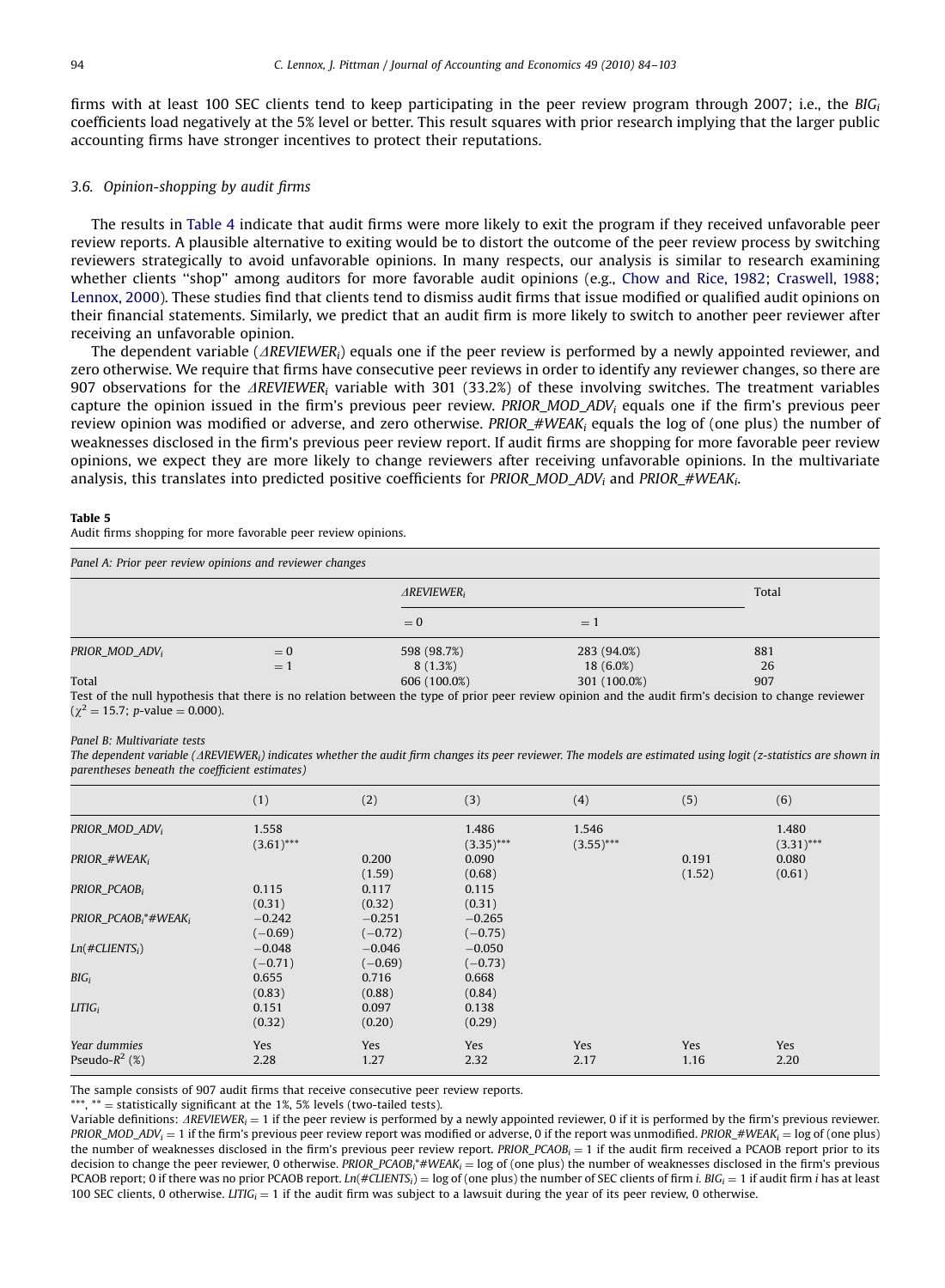In an initial pass at this issue, we report a contingency table analysis in Panel A of [Table 5.](#page-10-0) This univariate evidence strongly rejects the null hypothesis that there is no relation between prior modified/adverse opinions and the audit firm's decision to replace its peer reviewer. In the logit regressions in Panel B, the PRIOR MOD ADV<sub>i</sub> coefficients are positive and statistically significant at the 1% level, while the PRIOR\_#WEAK<sub>i</sub> coefficients are also positive but insignificant. This multivariate evidence reinforces that an audit firm is more likely to switch to another reviewer if its previous peer review opinion was modified or adverse.<sup>11</sup> The result that a reviewer is more likely to be changed (retained) if it previously issued an unfavorable (favorable) opinion corroborates our other evidence that audit firms find favorable (unfavorable) opinions to be beneficial (costly). It also validates the criticism that the peer review program lacks objectivity because the audit firms strategically choose their own reviewers.

## 4. Audit clients gained and lost after the issuance of PCAOB reports

## 4.1. Sample

We rely on auditor change data from Auditor-Trak and Audit Analytics to determine the change in each audit firm's market share during the 12-month window subsequent to the date the PCAOB report was issued. We choose a 12-month window because auditor appointment decisions are typically made annually. Given that the PCAOB reports are issued for the period up to December 31, 2007, the client gains and losses are calculated up to December 31, 2008.

Like [Hilary and Lennox \(2005\)](#page-19-0), we include only the auditor changes that result from clients' dismissals of audit firms because we are interested in clients' perceptions of audit quality. High-quality audit firms tend to resign from the engagements of risky clients, although these clients remain acceptable to low-quality firms ([DeFond et al., 1997\)](#page-19-0), which could obscure the impact of PCAOB inspections on audit firms' reputations. Importantly, analyzing strictly dismissals dispels any concern that client screening by audit firms is spuriously responsible for evidence on our research questions. Nevertheless, all of our core results are robust to including both audit firm resignations and client dismissals. We exclude all auditor changes involving Arthur Andersen after November 1, 2001 because these are extraneously driven by fallout from the Enron scandal. We also exclude obvious firm mergers and changes in audit firm names.

Our analysis is grounded in the assumption that, ceteris paribus, most clients prefer high-quality audit firms. In support of this assumption, prior studies find that equity and debt financing is cheaper when companies choose more reputable audit firms (e.g., [Feltham et al., 1991](#page-19-0); [Pittman and Fortin, 2004\)](#page-19-0). More relevant for our purposes, there is extensive evidence that audit firms suffer falls in market shares after their reputations are impaired (e.g., [Firth, 1990](#page-19-0); [Barton, 2005](#page-19-0); [Hilary and](#page-19-0) [Lennox, 2005](#page-19-0); [Weber et al., 2008\)](#page-19-0).

## 4.2. Univariate results

Panel A of [Table 6](#page-12-0) provides descriptive statistics on audit firms' gains and losses of clients. The number of clients gained (#CLIENTS\_GAINED<sub>i+12</sub>) has a mean of 2.35 and a maximum of 71, while the number of clients lost (#CLIENTS\_LOST<sub>i+12</sub>) has a mean (maximum) value of 2.73 (145). The net change in the number of clients gained or lost ( $\Delta\# CLIENTS_{i+12}$ ) is obtained by subtracting #CLIENTS\_LOST<sub>i+12</sub> from #CLIENTS\_GAINED<sub>i+12</sub>. The  $\Delta$ #CLIENTS<sub>i+12</sub> variable ranges from -115 to +35 with a mean of -0.38. The distributions for these client gain and loss variables are highly skewed and beset by the presence of outliers because the large audit firms gain or lose relatively large numbers of clients.

We address these statistical issues by constructing two alternative measures of the firm's net change in market share. First, we subtract the log of (one plus) the number of clients lost from the log of (one plus) the number of clients gained:

$$
\Delta Ln(\#CLIENTS_{i,+12}) = Ln(1 + #CLIENTS_GAINED_{i,+12}) - Ln(1 + #CLIENTS_LOST_{i,+12})
$$

As shown in Panel A, the  $\Delta Ln(\#CLIENTS_{i,-12})$  variable does not suffer from skewness or outliers, implying that the logarithmic transformation alleviates these statistical problems with the distribution becoming nearly symmetric. Second, we create a discrete variable that indicates whether the audit firm's market share increases, remains constant, or decreases:

 $Sign(\Delta\# CLIENTS_{i+12}) = +1$  if firm *i* experiences a net client gain, = 0 if no net change, = -1 if a net client loss in the 12month period following the report issuance date. Both  $\Delta Ln(\#CLIENTS_{i+12})$  and  $Sign(\Delta\#CLIENTS_{i+12})$  take positive (negative) values for net client gains (losses). $12$ 

Panels B and C report the changes in audit firms' market shares during the 12 months after the release of their PCAOB reports. The mean value of  $\Delta \text{Ln}(\#\text{CLIENTS}_{i+12})$  is 0.091 for firms that receive clean PCAOB reports relative to 0.054 (-0.022) when the reports identify one weakness (multiple weaknesses). In all comparisons, the differences in means are statistically indistinguishable from zero at the 5% level, implying that the disclosure of weaknesses fails to predict

<sup>&</sup>lt;sup>11</sup> In untabulated tests, we estimate models of peer review outcomes to predict the opinions that would have been received had the audit firms made different switch decisions [\(Krishnan, 1994](#page-19-0); [Lennox, 2000](#page-19-0)). We find evidence—albeit at only the 10% level—that firms would have received worse opinions if they had made alternative switch decisions, lending some support to the intuition that audit firms exploit switch decisions to obtain better opinions.

<sup>&</sup>lt;sup>12</sup> [Hilary and Lennox \(2005\)](#page-19-0) measure changes in market share using these two variables and a third variable equal to the net change in the number of clients divided by (one plus) the number of clients held at the opinion date  $(\mathscr{A}/\#CLIENTS_{i+12})$ ). In our sample, the third variable is unduly influenced by outlying observations although, in untabulated results, all of our main results persist when we analyze the raw or winsorized values of  $\mathscr{A}/\mathscr{A}$ CLIENTS<sub>i,+12</sub>).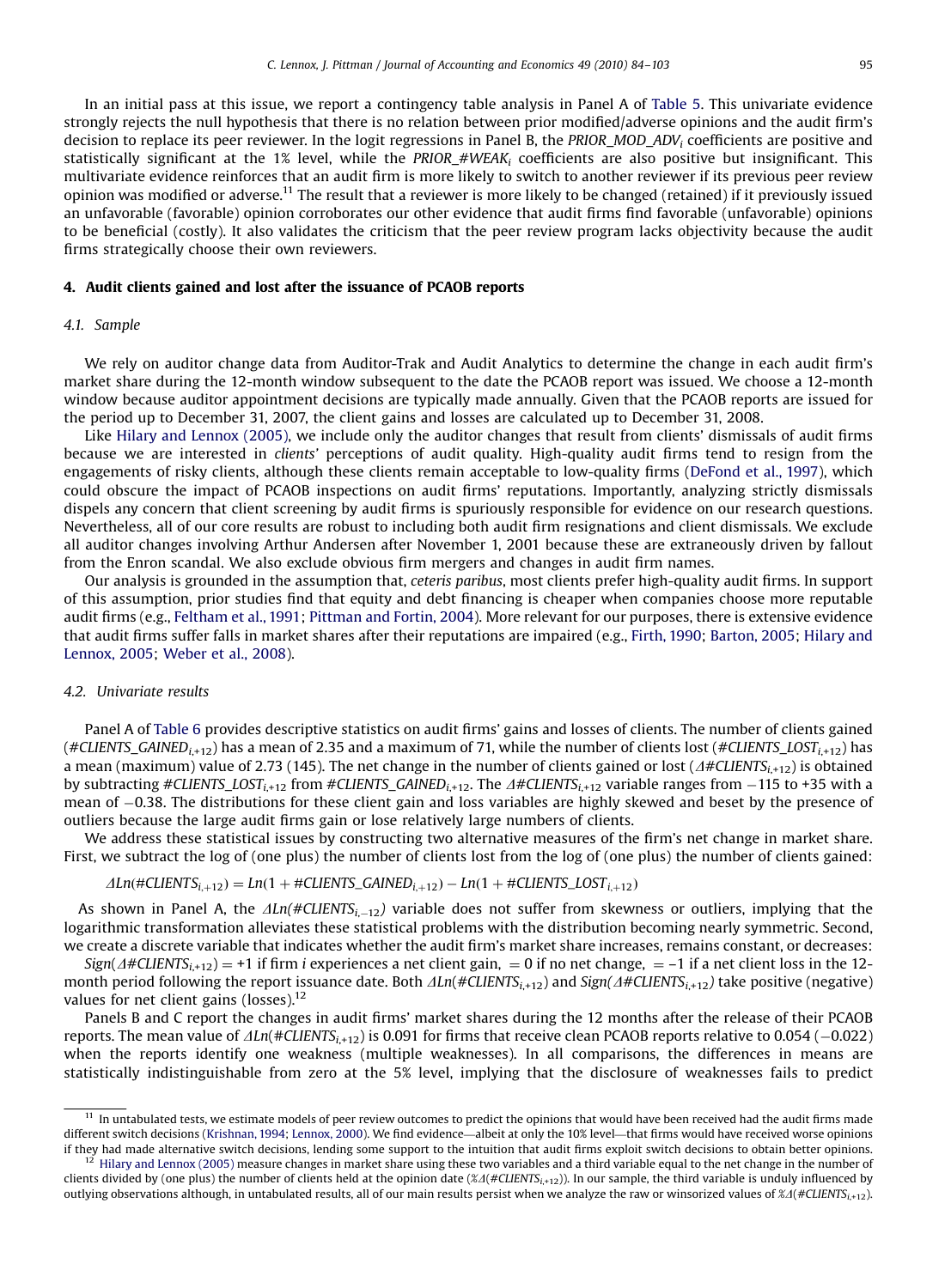<span id="page-12-0"></span>Clients gained and lost by audit firms during the 12 months following the issuance of PCAOB reports ( $N = 545$ , 2005–2007).

| Panel A: Descriptive statistics for the numbers of clients gained and lost by audit firms |          |           |            |                 |                 |                 |         |  |
|-------------------------------------------------------------------------------------------|----------|-----------|------------|-----------------|-----------------|-----------------|---------|--|
|                                                                                           | Mean     | Std. dev. | Minimum    | 10th percentile | 50th percentile | 90th percentile | Maximum |  |
| #CLIENTS GAINED <sub>i+12</sub>                                                           | 2.348    | 8.507     | 0.000      | 0.000           | 0.000           | 3.000           | 71.000  |  |
| #CLIENTS $LOST_{i+12}$                                                                    | 2.732    | 12.504    | 0.000      | 0.000           | 0.000           | 4.000           | 145.000 |  |
| $\triangle$ #CLIENTS <sub>i+12</sub>                                                      | $-0.383$ | 7.548     | $-115.000$ | $-1.000$        | 0.000           | 2.000           | 35,000  |  |
| $\triangle Ln(\text{\#CLIENTS}_{i+12})$                                                   | 0.050    | 0.591     | $-2.398$   | $-0.693$        | 0.000           | 0.693           | 2.708   |  |
| $Sign(\triangle HCLIENTS_{i+12})$                                                         | 0.064    | 0.643     | $-1.000$   | $-1.000$        | 0.000           | 1.000           | 1.000   |  |

Panel B: Mean values of  $\Delta Ln(\# CLIENTS_{i+12})$  following the issuance of PCAOB reports

| Type of PCAOB report   | Number of PCAOB reports | Mean of $\Delta Ln(\#CLIENTS_{i+12})$ |                                    |       |                      |
|------------------------|-------------------------|---------------------------------------|------------------------------------|-------|----------------------|
| 1. Zero weaknesses     | 248                     | 0.091                                 | Difference in means, $(1)$ – $(3)$ | 0.113 | $t$ -Stat. $= 1.733$ |
| 2. One weakness        | 148                     | 0.054                                 | Difference in means, $(1)-(2)$     | 0.037 | $t$ -Stat. = 0.746   |
| 3. Multiple weaknesses | 149                     | $-0.022$                              | Difference in means, $(2)$ – $(3)$ | 0.076 | $t$ -Stat. = 0.975   |

Panel C: Numbers of audit firms experiencing increases, no change, or decreases in the number of clients following the issuance of PCAOB reports

| Type of PCAOB report                                                                                                                                 | Change in the number of clients (Sign( $\Delta\#CLIENTS_{i+12}$ )) |             |            |              |
|------------------------------------------------------------------------------------------------------------------------------------------------------|--------------------------------------------------------------------|-------------|------------|--------------|
|                                                                                                                                                      | Increase                                                           | No change   | Decrease   | Total        |
| 1. Zero weaknesses                                                                                                                                   | 53 (21.4%)                                                         | 168 (67.7%) | 27 (10.9%) | 248 (100.0%) |
| 2. One weakness                                                                                                                                      | 30(20.3%)                                                          | 100 (67.6%) | 18 (12.2%) | 148 (100.0%) |
| 3. Multiple weaknesses                                                                                                                               | 48 (32.2%)                                                         | 50 (33.6%)  | 51 (34.2%) | 149 (100.0%) |
| Test of the hypothesis that audit firms experience increases (decreases) in market share after receiving favorable (unfavorable) PCAOB reports (Wald |                                                                    |             |            |              |

 $\gamma^2 = 1.988$ ; p-value = 0.157).

Variable definitions: #CLIENTS\_GAINED<sub>i</sub>,+12 = number of SEC clients gained by firm *i* in the 12-month period following the report issuance date. #CLIENTS\_LOST<sub>i+12</sub> = number of SEC clients lost by firm i in the 12-month period following the report issuance date.  $\Delta$ #CLIENT- $S_{i,i+12} = \text{\#CLIENTS\_GANED}_{i,i+12}$  -#CLIENTS\_LOST<sub>i,+12</sub>.  $\Delta \text{Ln}(\text{\#CLIENTS}_{i,i+12}) = \text{Ln}(1+\text{\#CLIENTS}_{i+12}) - \text{Ln}(1+\text{\#CLIENTS}_{i-12}) - \text{Ln}(1+\text{\#CLIENTS}_{i-12})$ . Sign( $\Delta \text{\#CLIENTS}_{i,i+12}) = \text{Ln}(1+\text{\#CLIENTS}_{i-12}) - \text{Ln}(1+\text{\#CLIENTS}_{i-12})$ +1 if firm *i* experiences a net client gain, = 0 if no net change, =  $-1$  if net client loss in the 12-month period after the report issuance date.

subsequent changes in audit firms' market shares. This initial evidence fails to support the prediction that clients consider PCAOB reports to be informative signals about audit firm quality. Panel C documents the number (fraction) of firms experiencing net increases, no change, or net decreases in market share following the issuance of PCAOB reports. Audit market share falls for 10.9% of the firms with zero reported weaknesses compared to 12.2% and 34.2% after reports disclose single and multiple serious weaknesses, respectively. However, there are increases in market share for 21.4% of the firms whose reports are clean compared to 20.3% and 32.2% for those with single and multiple weaknesses, respectively. More formally, a test of the hypothesis that audit firms experience increases (decreases) in market share after receiving favorable (unfavorable) reports is statistically insignificant. Altogether, these results do not provide any evidence that clients perceive PCAOB reports to be informative.

#### 4.3. Regression results

PCAOB inspections are conducted at the level of the audit firm without identifying which company engagements were sampled. Consequently, our models are estimated at the level of the audit firm rather than the client, which leads to parsimonious specifications since client characteristics do not come into play. Focusing on audit firms rather than their clients as the unit of analysis also provides a fairly unique perspective. For example, in contrast to mainstream empirical research in which the Big Four accounting firms tend to dominate the samples (e.g., [GAO, 2003](#page-19-0); [Mansi et al., 2004](#page-19-0)), these firms contribute only a few observations in our setting since just 10 (1.8%) of the 545 PCAOB inspection reports under study involve the Big Four firms.

In our multivariate framework for evaluating the information content of PCAOB reports, we follow [Hilary and Lennox](#page-19-0) [\(2005\)](#page-19-0) by controlling for client changes during the 12 months prior to the issuance dates because we intend to isolate whether these reports predict an *abnormal* change in the rate at which firms gain and lose clients. If changes in audit firms' market shares persist over time, we would expect positive coefficients on these lagged dependent variables. We also control for audit firm size because there is considerable size variation within the sample [\(Table 2](#page-5-0)), although we do not form a prediction about the Ln(#CLIENTS<sub>i</sub>) and BIG<sub>i</sub> coefficients. We control for the role of litigation with the dummy variable LITIG<sub>i</sub>, coded one when there is a lawsuit pending against the firm during the year of its PCAOB inspection and zero otherwise. Finally, we control for the presence and content of the firm's peer review report received prior to its PCAOB inspection. The PRIOR<sub>i</sub> dummy variable equals one if the audit firm received a peer review report prior to its PCAOB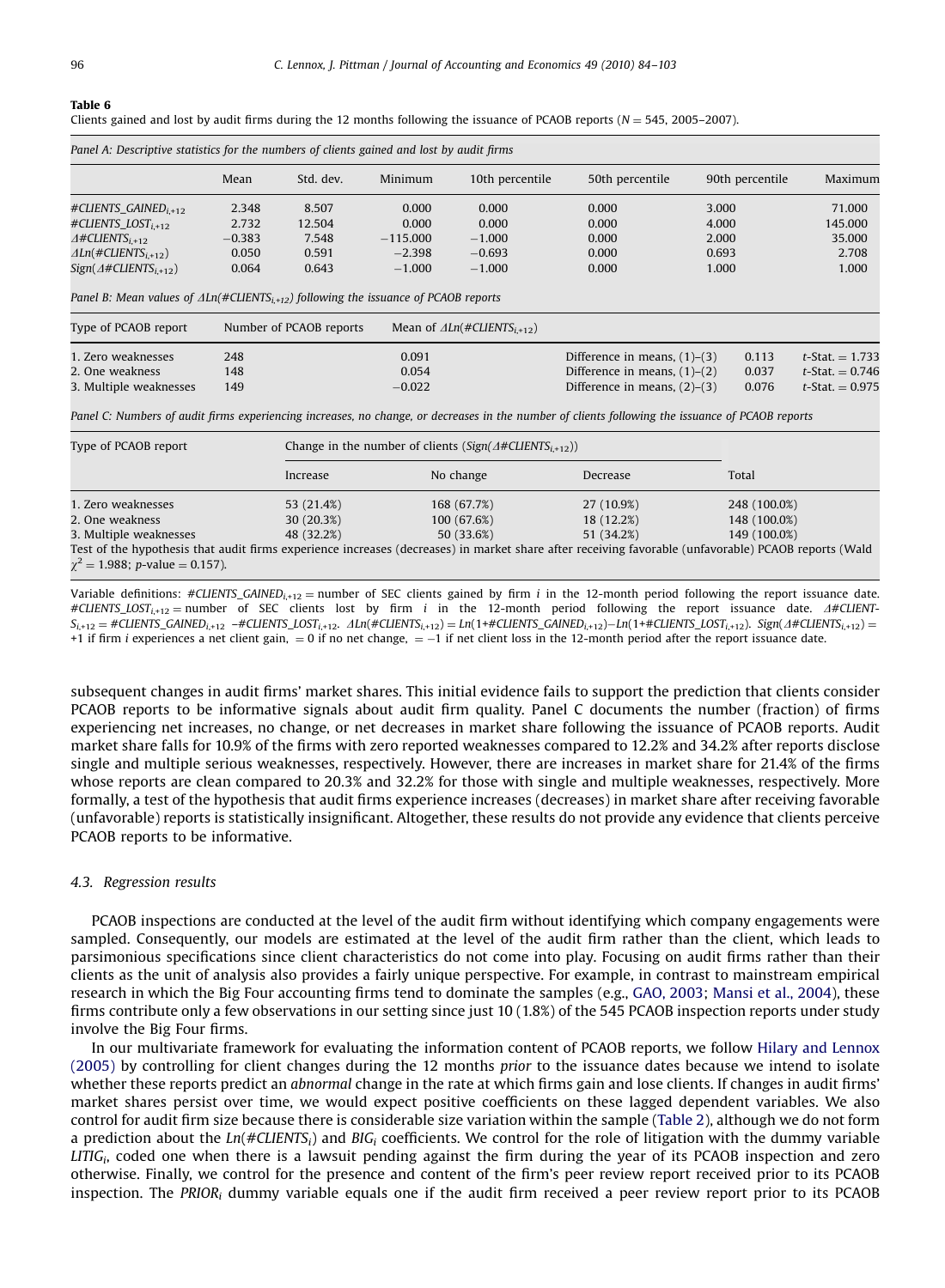<span id="page-13-0"></span>Multivariate tests of the perceived information content of PCAOB reports.

|                                          | Dependent variable = $\Delta Ln(\#CLIENTS_{i+12})$ |                       |                       |                       | Dependent variable = $Sign(\triangle\# CLIENTS_{i+12})$ |                         |
|------------------------------------------|----------------------------------------------------|-----------------------|-----------------------|-----------------------|---------------------------------------------------------|-------------------------|
|                                          | (1)                                                | (2)                   | (3)                   | (4)                   | (5)                                                     | (6)                     |
| $PCAOB$ #WEAK;                           | $-0.054$<br>$(-1.05)$                              |                       |                       | $-0.278$<br>$(-1.39)$ |                                                         |                         |
| PCAOB WEAK RATIO;                        |                                                    | $-0.030$<br>$(-0.56)$ |                       |                       | $-0.146$<br>$(-0.72)$                                   |                         |
| $UE(PCAOB + WEAK_i)$                     |                                                    |                       | $-0.084$<br>$(-1.54)$ |                       |                                                         | $-0.329$<br>$(-1.52)$   |
| $PRIOR_i$                                | 0.137<br>(1.31)                                    | 0.144<br>(1.32)       | 0.156<br>(1.48)       | $0.574*$<br>(1.78)    | 0.692<br>$(2.08)$ **                                    | 0.667<br>$(2.12)$ **    |
| PRIOR <sub>i</sub> *MOD ADV <sub>i</sub> | 0.172<br>(0.12)                                    | $-0.017$<br>$(-0.11)$ | 0.003<br>(0.02)       | 0.041<br>(0.08)       | $-0.249$<br>$(-0.44)$                                   | $-0.032$<br>$(-0.06)$   |
| PRIOR;*#WEAK;                            | $-0.040$<br>$(-0.86)$                              | $-0.042$<br>$(-0.91)$ | $-0.053$<br>$(-1.18)$ | $-0.235$<br>$(-1.39)$ | $-0.261$<br>$(-1.48)$                                   | $-0.300$<br>$(-1.81)^*$ |
| $\Delta Ln(\#CLIENTS_{i-12})$            | 0.337<br>$(6.17)$ ***                              | 0.312<br>$(5.20)$ *** | 0.334<br>$(6.13)$ *** |                       |                                                         |                         |
| $Sign(\triangle HCLIENTS_{i-12})$        |                                                    |                       |                       | 0.669<br>$(3.66)$ *** | 0.565<br>$(3.01)$ ***                                   | 0.663<br>$(3.61)$ ***   |
| $Ln(\#CLIENTS_i)$                        | $-0.030$<br>$(-0.93)$                              | $-0.027$<br>$(-0.78)$ | $-0.041$<br>$(-1.28)$ | 0.022<br>(0.18)       | 0.076<br>(0.54)                                         | $-0.033$<br>$(-0.26)$   |
| $BIG_i$                                  | 0.184<br>(0.86)                                    |                       | 0.155<br>(0.73)       | 1.140<br>(1.12)       |                                                         | 0.988<br>(0.99)         |
| $LITIG_i$                                | 0.070<br>(0.38)                                    | 0.194<br>(0.86)       | 0.071<br>(0.39)       | $-0.463$<br>$(-0.65)$ | 0.077<br>(0.10)                                         | $-0.465$<br>$(-0.64)$   |
| Year dummies<br>$R^2$ /pseudo- $R^2$ (%) | <b>Yes</b><br>14.36                                | Yes<br>14.36          | Yes<br>14.60          | <b>Yes</b><br>3.87    | <b>Yes</b><br>3.87                                      | <b>Yes</b><br>3.93      |

The  $\Delta Ln(\#CLIENTS_{i+12})$  models are estimated using OLS while the Sign( $\Delta \# CLIENTS_{i+12}$ ) models are estimated using ordered logit (t-statistics and zstatistics are shown in parentheses beneath the coefficient estimates).

 $***, **$ ,  $*$  = statistically significant at the 1%, 5%, 10% levels (two-tailed tests).

 $\Delta \text{Ln}(\#\text{CLIENTS}_{i+12}) = \log$  of (one plus) the number of clients gained minus the log of (one plus) the number of clients lost by firm i during the 12 months following the issuance of the PCAOB report. Sign( $\Delta\#CLIENTS_{i+12}$ ) = +1 if firm *i* experiences a net client gain, = 0 if no net change, = -1 if net client loss in the 12-month period following the issuance of the PCAOB report. PCAOB\_#WEAK<sub>i</sub> = log of (one plus) the number of weaknesses disclosed in the PCAOB report issued to audit firm i. PCAOB\_WEAK\_RATIO<sub>i</sub> = the number of weaknesses disclosed in the PCAOB report issued to audit firm i divided by the total number of engagements sampled by the inspectors.  $UE(PCAOB_ #WEAK_i) = PCAOB_ #WEAK_i - E(PCAOB_ #WEAK_i)$  where  $E(PCAOB_ #WEAK_i)$  is the predicted value of PCAOB\_#WEAK<sub>i</sub> from Col. (1) of Panel B, [Table 5](#page-10-0). PRIOR<sub>i</sub> = 1 if the audit firm received a peer review report prior to its PCAOB inspection, 0 otherwise. PRIOR<sub>i</sub> \* MOD ADV<sub>i</sub> = 1 if the firm's previous peer review report was modified or adverse, 0 otherwise. PRIOR<sub>i</sub> \*#WEAK<sub>i</sub> = log of (one plus) the number of weaknesses disclosed in the firm's previous peer review report; 0 if there was no prior peer review report.  $\Delta ln(\#CLIENTS_{i-12}) = log$  of (one plus) the number of clients gained minus the log of (one plus) the number of clients lost by firm i during the 12 months prior to the issuance of the PCAOB report. Sign( $\Delta\#CLIENTS_{i,-12}$ ) = +1 if firm i experiences a net client gain, = 0 if no net change, = -1 if net client loss in the 12-month period prior to the issuance of the PCAOB report. Ln(#CLIENTS<sub>i</sub>) = log of (one plus) the number of SEC clients of firm i. BIG<sub>i</sub> = 1 if audit firm i has at least 100 SEC clients, 0 otherwise. LITIG<sub>i</sub> = 1 if the audit firm was subject to a lawsuit during the year of its PCAOB inspection, 0 otherwise.

inspection, and zero otherwise. The interaction,  $\mathit{PRIOR}_i^*MOD\_ADV_i$ , takes a value of one if the firm's previous peer review report was modified or adverse (zero otherwise), while  $PRIOR_i^*WEAR_i$  equals the log of (one plus) the number of weaknesses disclosed in its previous peer review report (zero if there was no prior report).

The  $\Delta Ln(\#CLIENTS_{i+12})$ -dependent variable is continuous. So we estimate the models in Cols. (1)–(3) of Table 7 using ordinary least squares. The dependent variable in Cols. (4)–(6) captures the sign of the changes in firms' market shares during the 12 months subsequent to the reports' issuance dates. The Sign( $\Delta\#CLIENTS_{i+12}$ ) variable is ordered and discrete as it takes the values  $+1$ , 0,  $-1$ . So we estimate these models using ordered logit.

We measure the content of PCAOB reports using three different variables. The PCAOB\_#WEAK<sub>i</sub> variable is the log of (one plus) the number of weaknesses disclosed in the PCAOB report issued to audit firm i. The number of reported weaknesses is mechanically increasing in the size of the PCAOB's sample ([Table 3\)](#page-7-0). So we construct a second variable equal to the number of weaknesses in the PCAOB report issued to audit firm i divided by the number of engagements sampled by the inspectors (PCAOB\_WEAK\_RATIOi). This ratio is unavailable for the large audit firms because their reports do not disclose the PCAOB's sample sizes. We therefore construct a third measure that is available for all firms by estimating the *unexpected* news in the PCAOB report (UE(PCAOB\_#WEAK<sub>i</sub>)). We predict the number of expected weaknesses using the coefficient estimates in the model of PCAOB reporting (Col. (1) of Panel B, [Table 3\)](#page-7-0) and then calculate the residuals (i.e., the number of reported weaknesses minus the number of predicted weaknesses).

Corroborating our univariate results, the  $PCAOB$ \_#WEAK<sub>i</sub> coefficients are negative but statistically insignificant in Cols. (1) and (4) of Table 7. The PCAOB\_WEAK\_RATIO<sub>i</sub> and UE(PCAOB\_#WEAK<sub>i</sub>) coefficients are also statistically insignificant in the remaining four columns. Collectively, the evidence that PCAOB reports do not affect clients' auditor hiring and firing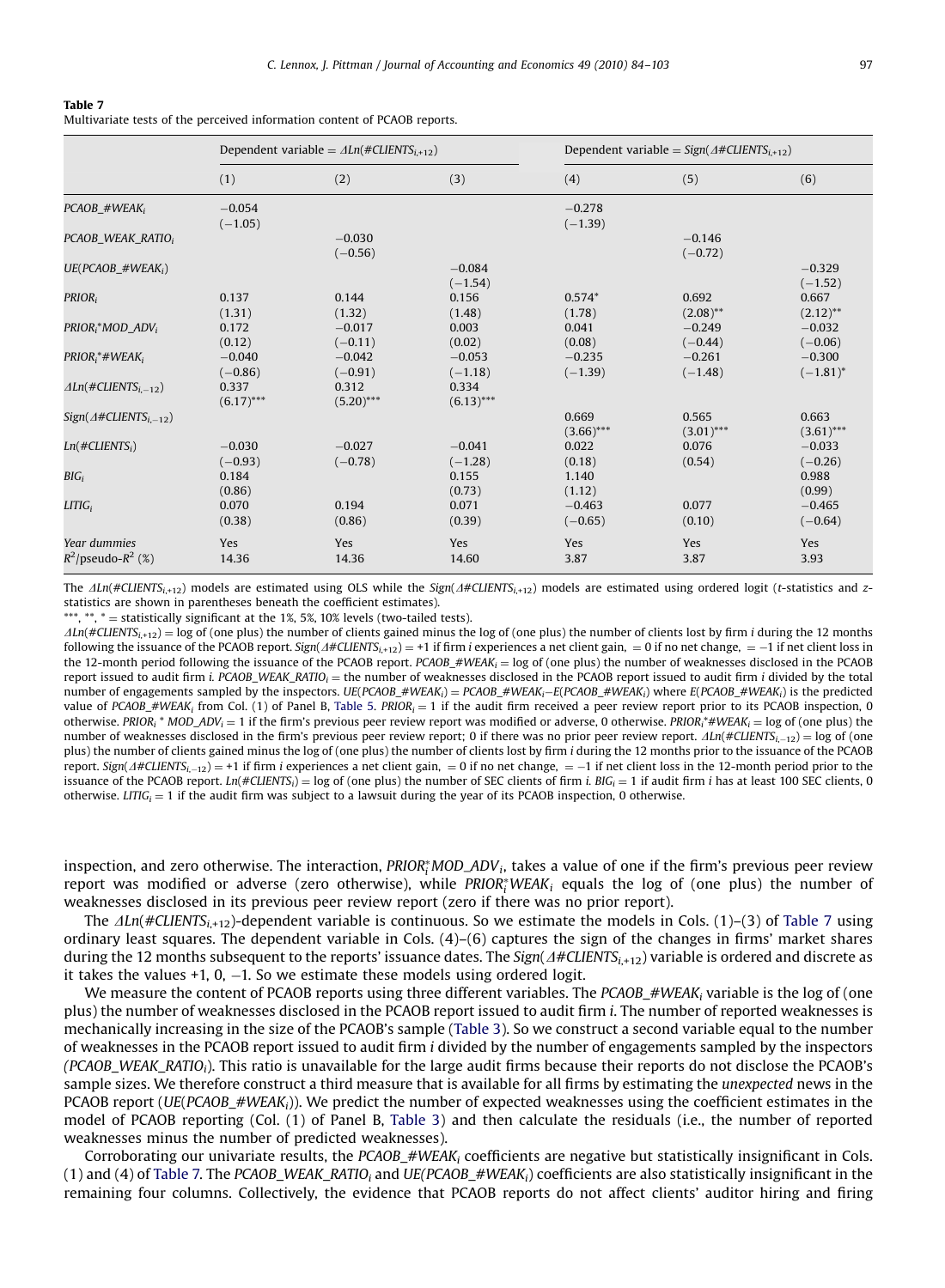decisions suggests that the reports are not perceived to be informative signals of audit quality.<sup>13</sup> The coefficients on  $\Delta Ln(\#CLIENTS_{i-12})$  and Sign( $\Delta \# CLIENTS_{i-12}$ ) are positive and statistically significant, confirming that changes in firms' market shares are persistent during the 12 months before and after the issuance of PCAOB reports. The PRIOR $_i^*$ WEAK<sub>i</sub> and  $\mathit{PRIOR}^*_i\mathit{MOD}\_\mathit{ADV}_i$  coefficients are not statistically significant at the 5% level. The lack of statistical significance reflects that the 12-month period following the PCAOB report date does not typically overlap with the 12-month period following the previous peer review date (recall that peer review reports are issued at 3-year intervals). The coefficients for  $Ln(\#CLIENTS_i)$ and  $BIG<sub>i</sub>$  never load in these regressions, indicating that changes in market share are unrelated to the size of the firm.

## 4.4. Further evidence on the information content of PCAOB reports

## 4.4.1. Post-SOX changes in audit quality

Recent research suggests that audit quality improved in the post-SOX era (e.g., [Cohen et al., 2008;](#page-19-0) [Lobo and Zhou, 2006](#page-19-0)), raising the possibility that the PCAOB reports lack information content because the documented weaknesses become less serious over time. We tackle this competing explanation with a set of tests that help clarify whether the PCAOB reports increasingly disclose less serious weaknesses. This involves estimating annual logit models for 2005–2007 in which we specify the dependent variable to indicate the presence of a restatement and the independent variable is the log of the number of weaknesses listed in the inspection report. If the PCAOB was shifting toward reporting less serious weaknesses (i.e., relatively fewer restatements), this would be apparent in the positive association between restatements and reported weaknesses subsiding over time. In untabulated results, the coefficient estimates on logged weaknesses indicate no trend over the 3-year period. $14$ 

## 4.4.2. Severity of PCAOB report weaknesses

In [Table 7,](#page-13-0) we implicitly treat all weaknesses identified by the PCAOB inspectors as economically equivalent, although sophisticated users likely calibrate their severity when forming perceptions about audit firm quality. Consequently, we sharpen our analysis by re-estimating these models after replacing PCAOB\_#WEAK<sub>i</sub>, PCAOB\_WEAK\_RATIO<sub>i</sub>, and  $UE(PCAOB$  #WEAK<sub>i</sub>) with test variables that capture the underlying severity construct. We begin by coding five dummy variables that reflect the relative severity of weaknesses listed in the PCAOB reports: (1) ERROR equals one if the PCAOB report discloses that the audit firm failed to detect and correct an accounting error and/or the audit firm issued an incorrect opinion, and zero otherwise; (2) NO\_TEST equals one if the PCAOB report discloses that the audit firm failed to undertake a test or it failed to undertake an evaluation, and zero otherwise; (3) INADEQUATE\_TEST equals one if the PCAOB report discloses that the audit firm's test or evaluation was inadequate or inappropriate, and zero otherwise; (4) PERFORM AND DOCUMENT equals one if the PCAOB report includes a phrase such as "failed to perform and document" or ''no evidence in the audit documentation, and no persuasive other evidence, that the Firm had performed'', and zero otherwise; (5) PERVASIVE equals one if the PCAOB report identifies a "... pervasive failure to plan, document and perform", and zero otherwise. We consider that the description pervasive reflects weaknesses that are widespread within the firm.

We re-run the [Table 7](#page-13-0) models after entering each of these dummy variables in separate regressions. Reinforcing that clients do not perceive PCAOB inspection reports as informative, none of these five variables load at conventional levels in any of the ten regressions. In additional untabulated tests, we find that clients do not react differently to PCAOB reports that disclose restatements or GAAP violations. Overall, we fail to find any evidence that clients condition their audit firm choice on the content of PCAOB inspection reports.

## 4.4.3. Disagreements between audit firms and the PCAOB inspectors

Audit firms can respond to the defects identified by the PCAOB inspectors and their responses are publicly disclosed in Part IV of the reports. Of the reports that disclose at least one weakness, we find that 86 firms (22.5%) explicitly disagree with the findings. Although it is difficult to verify whether these grievances are genuine, clients might discount the information contained in unfavorable PCAOB reports when the firms publicly disagree with the inspectors' findings. However, all results are nearly identical, including the PCAOB\_#WEAK<sub>i</sub>, PCAOB\_WEAK\_RATIO<sub>i</sub>, and UE(PCAOB\_#WEAK<sub>i</sub>) coefficients remaining statistically insignificant, when we re-estimate the [Table 7](#page-13-0) models after dropping the 86 disputed reports.

<sup>&</sup>lt;sup>13</sup> We document in [Table 2](#page-5-0) that the PCAOB was targeting audit firms that received unfavorable peer review opinions in its first wave of inspections. To examine whether this explains the lack of information content in PCAOB reports, we partition audit firms into early and late inspections using the inspection date of the median firm in our sample. We re-estimate the models in [Table 7](#page-13-0) separately for the sub-samples of early and late PCAOB inspections and, in both cases, the PCAOB report variables are statistically insignificant.

<sup>&</sup>lt;sup>14</sup> There is also no trend when we re-specifying the dependent variable to reflect the presence of either a restatement or a GAAP violation. We apply a similar empirical strategy to gauge whether peer reviewers were more frequently reporting less severe weaknesses over time. In successive annual regressions, we again find no discernible trend in the coefficient estimates on logged weaknesses, suggesting that the peer review reports are not increasingly identifying less severe weaknesses.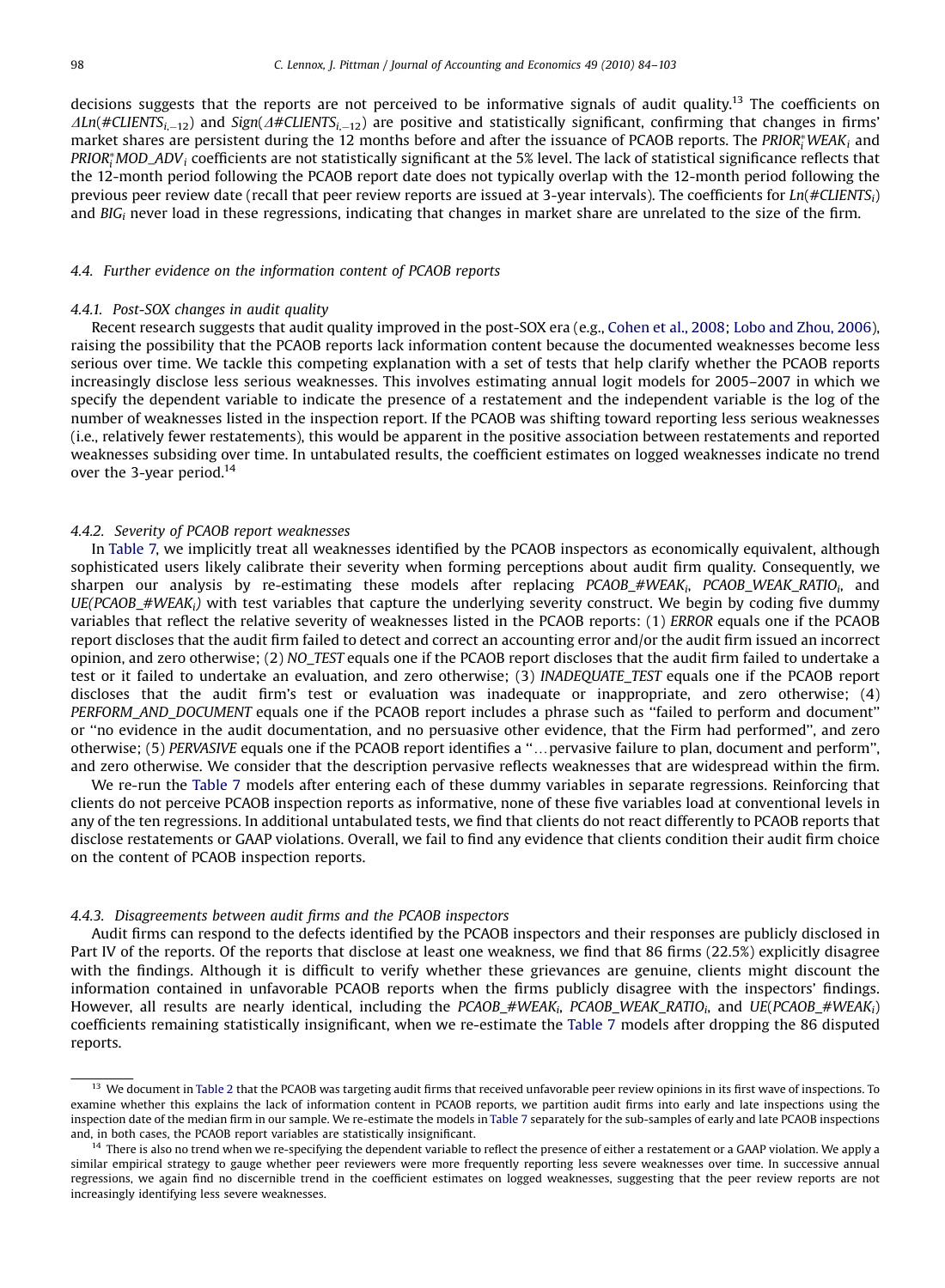## 4.4.4. Delays in PCAOB reporting

There is a median reporting lag of 8.7 months between the completion of the PCAOB inspection fieldwork and the issuance of the report. So it is conceivable that information about the inspectors' findings leaks before the report is officially released to the public. We therefore re-calculate the annual changes in audit firms' market shares around the dates that PCAOB inspections are completed. After re-running the models in [Table 7](#page-13-0) using these alternative market share variables, we still find that the PCAOB report coefficients are still statistically insignificant.

## 4.4.5. The PCAOB reports issued to large audit firms

The PCAOB reports issued to large firms have been relatively well-publicized in newspapers (e.g., [Taub, 2005](#page-19-0); [Weil,](#page-19-0) [2005a, 2005b\)](#page-19-0). So we analyze whether any reputation implications are stronger for this sub-sample of firms. Because there are relatively few firms with more than 100 clients, we are unable to obtain coefficients for the Sign( $\Delta\# \text{CLIENTS}_{i+12}$ ) models, although we are able to estimate the  $\Delta Ln(\#CLIENTS_{i+12})$  models. In these regressions, the PCAOB reports remain statistically insignificant. Similarly, we find that the PCAOB report variables are insignificant when the models are estimated on the firms that have fewer than 100 clients. We also re-estimate the models after partitioning the sample on the median size of the audit firm (i.e., three clients). We find that PCAOB reports remain uninformative in both the small and large audit firm samples.

## 4.4.6. Demand for low-quality auditors

Our analysis assumes that the average client prefers a high-quality audit firm. Since this assumption may not be justified for all clients, we attempt to identify those preferring to switch to low-quality audit firms. Using the data reported in Audit Analytics, we find 484 dismissals in which the 8-K filings disclose illegal acts, unreliable management, disagreements over accounting issues, SEC inquiries or formal investigations, accounting restatements, concerns about the validity of audit opinions, and limitations on audit scope. We re-calculate the changes in market shares for each audit firm after dropping these dismissals. After re-estimating the models reported in [Table 7,](#page-13-0) we continue to find that PCAOB reports are not significantly associated with clients' audit firm change decisions.

## 5. Audit clients gained and lost following the issuance of peer review reports

In this section, we complement our evidence on the perceived lack of information content in PCAOB reports by analyzing whether clients continue to value peer review reports. We also examine whether the impact of peer review reports on audit firm appointment decisions declined after the reporting format began to narrowly focus on private company audits in 2004.

## 5.1. Univariate results

[Table 8](#page-16-0) presents univariate evidence on firms' gains and losses of clients after the release of peer review opinions. As shown in Panel B, the mean values of  $\Delta Ln(\#CLENTS_{i+12})$  are +8.5%, +3.9%, and  $-17.6%$  for firms that receive clean opinions, unmodified opinions with at least one weakness, and modified or adverse opinions, respectively. These large shifts in firms' market shares are significantly different across each of the three types of peer review opinion ( $t$ -stats.  $= 4.28$ , 1.97, 3.01). For the 1,018 firms that receive clean opinions, Panel C shows that 16.6% enjoy increases in market share, while only 8.0% suffer falls. For the 64 firms that receive either modified or adverse opinions, 26.6% experience losses, while only 6.2% enjoy gains. A Chi-square test reveals that the association between peer review opinions and subsequent changes in market share is highly significant.

## 5.2. The information content of peer review opinions under the old and new reporting formats

Next, we analyze whether the information value of peer review opinions changed after the reporting format was revised in 2004 to exclude the public company engagements. As shown in Panel A of [Table 4](#page-9-0), there are 1280 (702) old (new) format reports.

[Table 9](#page-17-0) reports the changes in audit firms' market shares under the old and new reporting formats. In Cols. (1) and (7), the MOD\_ADV<sub>i</sub> coefficients are significantly negative, reflecting that modified and adverse opinions were perceived to be informative under the old reporting format. In Cols. (2) and (8), the  $MODADV_i$  coefficients remain significantly negative, suggesting that modified and adverse opinions are still perceived to be informative under the new reporting format. However, the negative MOD\_ADVi coefficients are much closer to zero under the new format. In Cols. (3) and (9), we focus on whether the modified and adverse opinions have become less informative. The MOD\_ADV $^*_i$ NEW $_i$  coefficients are positive and statistically significant, consistent with a fall in their information value. In Cols. (4) and (10), the #WEAK<sub>i</sub> coefficients load negatively at the 1% level, implying that the reported number of weaknesses is considered to be informative under the old reporting format. In sharp contrast, the  $\#WEAK_i$  coefficients become insignificant under the new reporting format according to Cols. (5) and (11).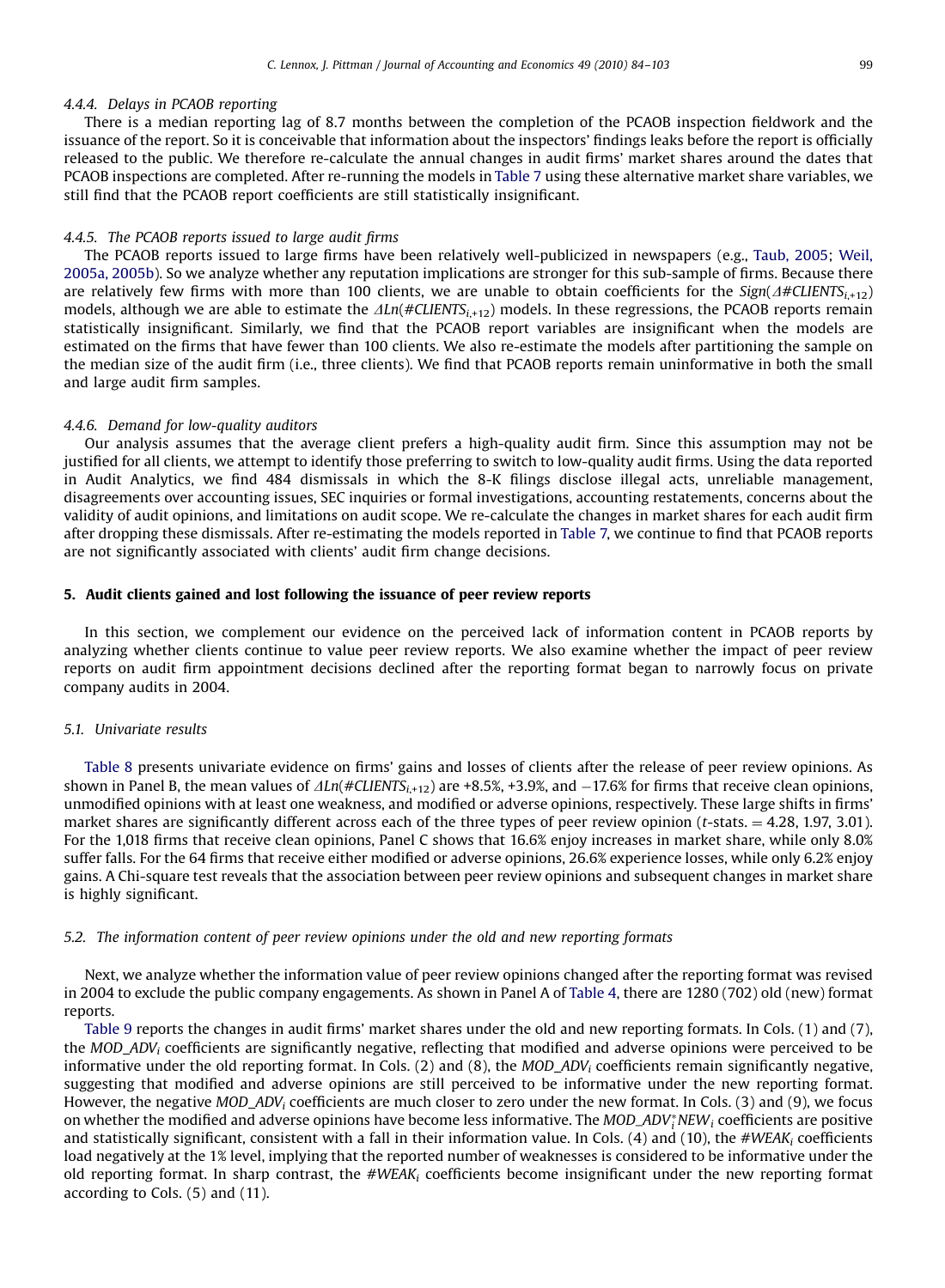<span id="page-16-0"></span>Clients gained and lost by audit firms during the 12 months following the issuance of peer review reports ( $N = 1982$ , 1997–2007).

| Panel A: Descriptive statistics for the numbers of clients gained and lost by audit firms                                                 |                                  |                                  |                                          |                                        |                                  |                                  |                                      |  |  |
|-------------------------------------------------------------------------------------------------------------------------------------------|----------------------------------|----------------------------------|------------------------------------------|----------------------------------------|----------------------------------|----------------------------------|--------------------------------------|--|--|
|                                                                                                                                           | Mean                             | Std. dev.                        | Minimum                                  | 10th percentile                        | 50th percentile                  | 90th percentile                  | Maximum                              |  |  |
| #CLIENTS GAINED <sub>i+12</sub><br>#CLIENTS LOST <sub>i+12</sub><br>$\triangle$ #CLIENTS <sub>i+12</sub><br>$\Delta Ln(\#CLIENTS_{i+12})$ | 1.146<br>1.113<br>0.033<br>0.055 | 5.194<br>7.779<br>4.557<br>0.513 | 0.000<br>0.000<br>$-108,000$<br>$-3.367$ | 0.000<br>0.000<br>$-1.000$<br>$-0.405$ | 0.000<br>0.000<br>0.000<br>0.000 | 2.000<br>2.000<br>1.000<br>0.693 | 82.000<br>156.000<br>51.000<br>2.485 |  |  |
| $Sign(\triangle HCLIENTS_{i+12})$                                                                                                         | 0.051                            | 0.533                            | $-1.000$                                 | $-1.000$                               | 0.000                            | 1.000                            | 1.000                                |  |  |

Panel B: Mean values of  $\Delta \text{Ln}(\# \text{CLIENTS}_{i+12})$  following the issuance of peer review reports

| Type of peer review report                                                                               | Number of peer review reports Mean of $\Delta Ln(\# CLIENTS_{i+12})$ |                            |                                                                                                                                                                              |  |
|----------------------------------------------------------------------------------------------------------|----------------------------------------------------------------------|----------------------------|------------------------------------------------------------------------------------------------------------------------------------------------------------------------------|--|
| 1. Unmodified with zero weaknesses<br>2. Unmodified with at least one weakness<br>3. Modified or adverse | 1018<br>900<br>64                                                    | 0.085<br>0.039<br>$-0.176$ | Difference in means, $(1)$ – $(3)$ 0.261 t-Stat. = 4.283<br>Difference in means, $(1)-(2)$ 0.046 t-Stat, = 1.971<br>Difference in means, $(2)$ – $(3)$ 0.215 t-Stat, = 3.005 |  |

Panel C: Numbers of audit firms experiencing increases, no change, or decreases in the number of clients following the issuance of peer review reports

| Type of peer review report                                                                                                                                                                     | Change in the number of clients (Sign( $\Delta\# CLIENTS_{i+12}$ )) |             |             |               |  |  |  |  |
|------------------------------------------------------------------------------------------------------------------------------------------------------------------------------------------------|---------------------------------------------------------------------|-------------|-------------|---------------|--|--|--|--|
|                                                                                                                                                                                                | Increase                                                            | No change   | Decrease    | Total         |  |  |  |  |
| 1. Unmodified with zero weaknesses                                                                                                                                                             | 169 (16.6%)                                                         | 768 (75.4%) | 81 (8.0%)   | 1018 (100.0%) |  |  |  |  |
| 2. Unmodified with at least one weakness                                                                                                                                                       | 163 (18.1%)                                                         | 601 (66.8%) | 136 (15.1%) | 900 (100.0%)  |  |  |  |  |
| 3. Modified or adverse                                                                                                                                                                         | 4(6.2%)                                                             | 43 (67.2%)  | 17 (26.6%)  | 64 (100.0%)   |  |  |  |  |
| Test of the hypothesis that audit firms experience increases (decreases) in market share after receiving favorable (unfavorable) peer review reports<br>$(\gamma^2 = 23.98; p-value = 0.000).$ |                                                                     |             |             |               |  |  |  |  |

Variable definitions: #CLIENTS\_GAINED<sub>i</sub>,+12 = number of SEC clients gained by firm *i* in the 12-month period following the report issuance date. #CLIENTS\_LOST<sub>i+12</sub> = number of SEC clients lost by firm i in the 12-month period following the report issuance date.  $\Delta\#CLIENTS_{i+12}$  =  $\# \text{CLIENTS\_GANIED}_{i,\text{+12}} - \# \text{CLIENTS}\_\text{LOST}_{i,\text{+12}}$ .  $\Delta \text{Ln}(\# \text{CLIENTS}_{i,\text{+12}}) = \text{Ln}(1+\# \text{CLIENTS}\_\text{LANDID}_{i,\text{+12}}) - \text{Ln}(1+\# \text{CLIENTS}\_\text{LOST}_{i,\text{+12}})$ . Sign( $\Delta \# \text{CLIENTS}_{i,\text{+12}}) = +1$  if firm  $i$  experiences a net client gain, = 0 if no net change, =  $-1$  if net client loss in the 12-month period following the report issuance date.

## 5.3. Further analysis on the information content of peer review opinions

In [Table 10,](#page-18-0) we isolate the specific disclosures that are responsible for the perceived information content of peer review opinions. Given the recent shift in peer review reporting, we tabulate results for both the full sample (i.e., covering 1997–2007) and a reduced sample that excludes the 702 observations under the new format. Cols. (1), (3), (5), and (7) reveal that both the type of opinion (unmodified, modified, or adverse) and the number of reported weaknesses matter to clients' audit firm choice.

In Cols. (2), (4), (6), and (8), we explore the perceived informational value of disclosing quality control weaknesses (#QCWEAK<sub>i</sub>) and engagement performance weaknesses (#EPWEAK<sub>i</sub>). The #QCWEAK<sub>i</sub> coefficients are negative and statistically significant at the 5% level or better while the  $\#EPWEAK_i$  coefficients are also negative but do not consistently load. In all estimations, the #EPWEAK<sub>i</sub> coefficients are considerably smaller than the #QCWEAK<sub>i</sub> coefficients (-0.089 vs.  $-0.042$ ;  $-0.400$  vs.  $-0.165$ ;  $-0.101$  vs.  $-0.055$ ;  $-0.560$  vs.  $-0.157$ ), reinforcing that much of the information content in peer review opinions comes from the revelation of quality control defects. Collectively, this evidence implies that relatively little of the information content in peer review opinions is rooted in the disclosure of engagement performance defects. This is important because this is the only kind of information disclosed in PCAOB reports. Altogether, the results in [Table 10](#page-18-0) indicate that the informational value of peer review opinions primarily stems from the evaluative summary and the disclosure of quality control defects. The PCAOB does not publicly divulge this information, which helps explain why their reports do not convey significant information about differential audit firm quality.

## 5.4. Changes over time in the sample of audit firms

[Read et al. \(2004\)](#page-19-0) find that 47 small audit firms stopped performing public company audits in 2002–2003 primarily to avoid scrutiny by the PCAOB. If these audit firms were of relatively low quality, the departure of these firms could have resulted in less heterogeneity in audit firm quality during the post-SOX period. This could explain why the new format peer review reports and the PCAOB reports have lower information content subsequent to SOX. To investigate this issue, we rerun our tests for the information content of peer review reports after dropping the audit firms that stop performing audits.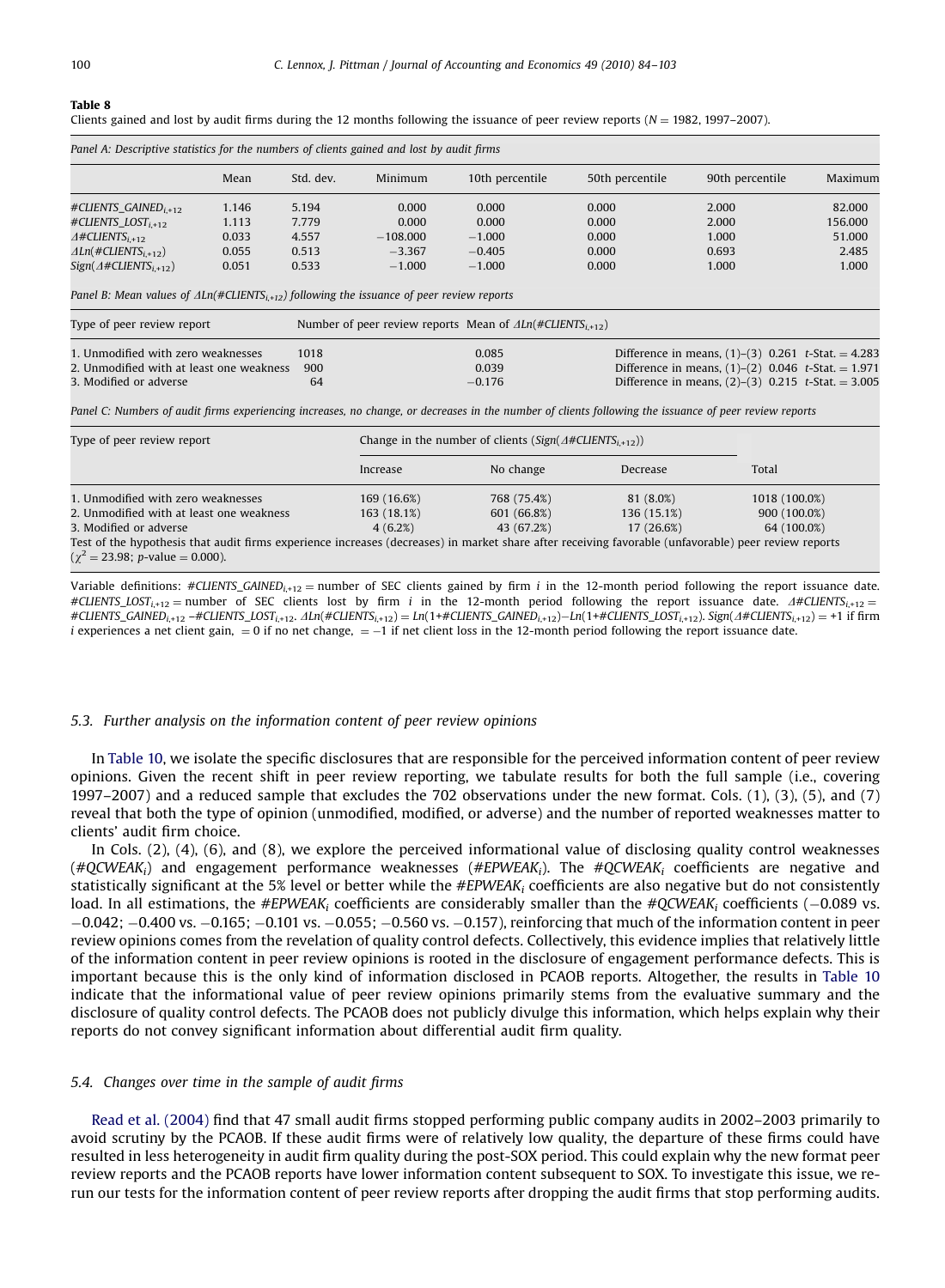<span id="page-17-0"></span>The perceived information content of peer review opinions issued under the old reporting format ( $N = 1280$ ) and the new reporting format ( $N = 702$ ).

|                                          | Dependent variable = $\Delta Ln(\#CLIENTS_{i+12})$ |                             |                                                      |                                   |                       |                           |                       | Dependent variable = $Sign(\triangle\# CLIENTS_{i+12})$ |                                                      |                                   |                              |                           |
|------------------------------------------|----------------------------------------------------|-----------------------------|------------------------------------------------------|-----------------------------------|-----------------------|---------------------------|-----------------------|---------------------------------------------------------|------------------------------------------------------|-----------------------------------|------------------------------|---------------------------|
|                                          | Old<br>format<br>(1)                               | <b>New</b><br>format<br>(2) | Full<br>sample<br>(3)                                | Old<br>format<br>(4)              | New<br>format<br>(5)  | Full<br>sample<br>(6)     | Old<br>format<br>(7)  | <b>New</b><br>format<br>(8)                             | Full<br>sample<br>(9)                                | Old<br>format<br>(10)             | <b>New</b><br>format<br>(11) | Full<br>sample<br>(12)    |
| $MOD$ $ADV_i$                            | $-0.251$                                           | $-0.051$                    | $-0.242$<br>$(-3.29)$ *** $(-2.06)$ ** $(-3.21)$ *** |                                   |                       |                           | $-1.165$              | $-0.275$                                                | $-1.149$<br>$(-3.76)$ *** $(-2.33)$ ** $(-3.74)$ *** |                                   |                              |                           |
| $MOD$ $ADV_i^*NEW_i$                     |                                                    |                             | 0.185<br>$(2.29)$ **                                 |                                   |                       |                           |                       |                                                         | 0.835<br>$(2.54)$ **                                 |                                   |                              |                           |
| $#WEAK_i$                                |                                                    |                             |                                                      | $-0.092$<br>$(-3.63)$ *** (-0.32) | $-0.011$              | $-0.095$<br>$(-3.77)$ *** |                       |                                                         |                                                      | $-0.399$<br>$(-3.52)$ *** (-0.59) | $-0.102$                     | $-0.392$<br>$(-3.51)$ *** |
| #WEAK;*NEW;                              |                                                    |                             |                                                      |                                   |                       | 0.081<br>$(1.80)^*$       |                       |                                                         |                                                      |                                   |                              | 0.285<br>(1.34)           |
| $NEW_i$                                  |                                                    |                             | 0.019<br>(0.18)                                      |                                   |                       | $-0.009$<br>$(-0.08)$     |                       |                                                         | 0.143<br>(0.32)                                      |                                   |                              | 0.031<br>(0.07)           |
| $\Delta Ln(\#CLIENTS_{i.-12})$           | 0.068<br>(1.28)                                    | 0.226<br>$(3.67)$ ***       | 0.130<br>$(3.19)$ ***                                | 0.077<br>(1.45)                   | 0.225<br>$(3.67)$ *** | 0.134<br>$(3.32)$ ***     |                       |                                                         |                                                      |                                   |                              |                           |
| $Sign(\triangle HCLIENTS_{i-12})$        |                                                    |                             |                                                      |                                   |                       |                           | 0.237<br>(1.16)       | 0.173<br>(0.69)                                         | 0.216<br>(1.37)                                      | 0.278<br>(1.36)                   | 0.170<br>(0.68)              | 0.239<br>(1.51)           |
| $Ln(\#CLIENTS_i)$                        | 0.067<br>$(2.97)$ ***                              | 0.047<br>$(1.94)^{*}$       | 0.062<br>$(3.74)$ ***                                | 0.070<br>$(3.05)$ ***             | 0.048<br>$(1.98)$ **  | 0.064<br>$(3.84)$ ***     | 0.288<br>$(2.59)$ *** | 0.347<br>$(2.72)$ ***                                   | 0.314<br>$(3.76)$ ***                                | 0.303<br>$(2.66)$ ***             | 0.354<br>$(2.78)$ ***        | 0.325<br>$(3.84)$ ***     |
| $BIG_i$                                  | $-0.291$<br>$(-0.88)$                              | $-0.324$<br>$(-1.19)$       | $-0.353$<br>$(-1.59)$                                | $-0.255$<br>$(-0.77)$             | $-0.318$<br>$(-1.16)$ | $-0.330$<br>$(-1.47)$     | $-1.149$<br>$(-0.60)$ | $-3.258$<br>$(-1.08)$                                   | $-2.153$<br>$(-1.24)$                                | $-0.992$<br>$(-0.53)$             | $-3.185$<br>$(-1.06)$        | $-2.025$<br>$(-1.19)$     |
| $LITIG_i$                                | $-0.180$<br>$(-1.16)$                              | 0.217<br>(1.42)             | 0.025<br>(0.21)                                      | $-0.178$<br>$(-1.17)$             | 0.217<br>(1.41)       | 0.025<br>(0.22)           | $-1.300$<br>$(-1.62)$ | 0.472<br>(0.67)                                         | $-0.333$<br>$(-0.57)$                                | $-1.310$<br>$(-1.64)$             | 0.465<br>(0.66)              | $-0.348$<br>$(-0.60)$     |
| Year dummies<br>$R^2$ /pseudo- $R^2$ (%) | Yes<br>3.7                                         | <b>Yes</b><br>13.0          | Yes<br>6.0                                           | Yes<br>3.7                        | <b>Yes</b><br>13.0    | Yes<br>6.2                | Yes<br>2.2            | Yes<br>2.9                                              | Yes<br>2.4                                           | Yes<br>2.1                        | Yes<br>2.9                   | <b>Yes</b><br>2.17        |

The  $\Delta Ln(\#CLIENTS_{i+12})$  models are estimated using OLS and the Sign( $\Delta\#CLIENTS_{i+12}$ ) models are estimated using ordered logit (t-statistics and z-statistics are shown in parentheses beneath the coefficient estimates).

\*\*\*, \*\*, \* = statistically significant at the 1%, 5%, 10% levels (two-tailed tests).Variable definitions:  $\Delta ln(\# CLIENTS_{i+12})$  = The log of (one plus) the number of clients gained minus the log of (one plus) the number of clients lost by firm i during the 12 months following the issuance of the peer review report.  $Sign(\triangle A + CLIENTS_{i+12}) = +1$  if firm i experiences a net client gain, = 0 if no net change, = -1 if net client loss in the 12-month period following the issuance of the peer review report. MOD\_ADV<sub>i</sub> = 1 if the peer review report issued to firm i is modified or adverse, 0 if the report is unmodified. #WEAK<sub>i</sub> = log of (one plus) the number of weaknesses disclosed in the peer review report issued to firm i.  $NEW_i = 1$  if the peer review report was issued under the new reporting format; = 0 if old reporting format.  $\Delta Ln(\#CLIENTS_{i-12})$  = The log of (one plus) the number of clients gained minus the log of (one plus) the number of clients lost by firm i during the 12 months prior to the issuance of the peer review report. Sign( $\Delta\#CLIENTS_{i-12}$ ) = +1 if firm i experiences a net client gain,  $= 0$  if no net change,  $= -1$  if net client loss in the 12-month period prior to the issuance of the peer review report. Ln(#CLIENTS<sub>i</sub>) = log of (one plus) the number of SEC clients of firm i. BIG<sub>i</sub> = 1 if audit firm i has at least 100 SEC clients, 0 otherwise. LITIG<sub>i</sub> = 1 if the audit firm was subject to a lawsuit during the year of its peer review, 0 otherwise.

Using data from Audit Analytics, we find that 103 audit firms filed 8-K forms stating that they were withdrawing from public company audits in the period between SOX and the end of 2007. We find that peer review reports remain highly significant predictors of changes in audit firms' market shares after these exiting firms are left out of the sample. In another test, we examine the information content of peer review reports for the sub-sample of firms that subsequently receive reports from the PCAOB. We again find that peer review reports are informative and there is no significant difference in the information content between audit firms that receive (do not receive) PCAOB reports.

## 6. Conclusions

One of the most important provisions of the Sarbanes–Oxley Act of 2002 created the PCAOB, which now handles the periodic inspections of the firms that audit public companies, reversing almost 25 years of professional self-regulation. However, empirical evidence on whether the PCAOB is effectively discharging its regulatory responsibilities remains elusive. We analyze from an information perspective the implications of these major changes in the regulations governing audit firms.

We find that audit firms' market shares are insensitive to the content of PCAOB reports, implying that public companies discount their information value. To identify an underlying explanation for this evidence, we examine whether the PCAOB's failure to disclose certain information is behind clients ignoring the inspection reports. We document that clients interpret the disclosure of quality control defects in peer review reports as highly informative, which is important because the public portion of PCAOB reports excludes these findings. Peer review reports also include an evaluative summary since the reviewers are required to render either an unmodified, modified, or adverse opinion about audit firm quality. A quality rating is absent from PCAOB reports, although our evidence suggests that the ratings in peer review opinions are perceived by clients to be informative.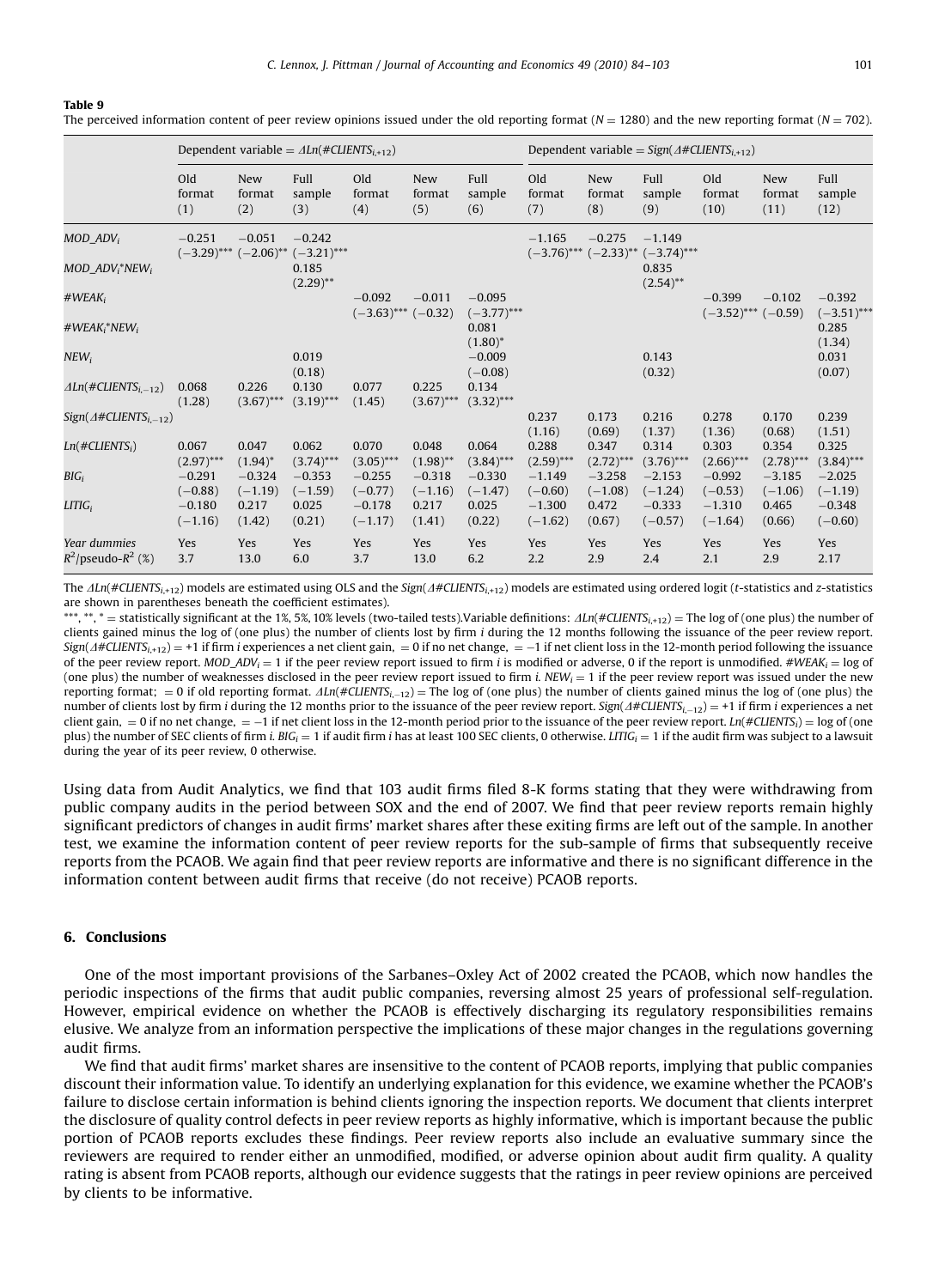<span id="page-18-0"></span>The perceived information content of quality control and engagement performance weaknesses disclosed in peer review opinions.

|                                          | Full sample $(N = 1982)$                              |                          |                                                             |                          | Old reporting format $(N = 1280)$ |                                           |                                                              |                           |  |
|------------------------------------------|-------------------------------------------------------|--------------------------|-------------------------------------------------------------|--------------------------|-----------------------------------|-------------------------------------------|--------------------------------------------------------------|---------------------------|--|
|                                          | Dependent<br>variable = $\Delta Ln(\#CLIENTS_{i+12})$ |                          | Dependent<br>variable = $Sign(\triangle \# CLIENTS_{i+12})$ |                          | Dependent                         | variable = $\Delta Ln(\#CLIENTS_{i.+12})$ | Dependent<br>variable = $Sign(\triangle \# CLIENTS_{i,+12})$ |                           |  |
|                                          | (1)                                                   | (2)                      | (3)                                                         | (4)                      | (5)                               | (6)                                       | (7)                                                          | (8)                       |  |
| $MOD_$ <i>ADV<sub>i</sub></i>            | $-0.182$<br>$(-2.47)$ **                              |                          | $-0.894$<br>$(-2.91)$ ***                                   |                          | $-0.187$<br>$(-2.39)$ **          |                                           | $-0.906$<br>$(-2.77)$ ***                                    |                           |  |
| $#WEAK_i$                                | $-0.056$<br>$(-2.64)$ ***                             |                          | $-0.236$<br>$(-2.40)$ **                                    |                          | $-0.071$<br>$(-2.73)$ ***         |                                           | $-0.296$<br>$(-2.51)$ **                                     |                           |  |
| $\#QCWEAK_i$                             |                                                       | $-0.089$<br>$(-2.54)$ ** |                                                             | $-0.400$<br>$(-2.45)$ ** |                                   | $-0.101$<br>$(-2.53)$ **                  |                                                              | $-0.560$<br>$(-3.06)$ *** |  |
| $\#EPWEAK_i$                             |                                                       | $-0.042$<br>$(-1.59)$    |                                                             | $-0.165$<br>$(-1.42)$    |                                   | $-0.055$<br>$(-1.69)^*$                   |                                                              | $-0.157$<br>$(-1.11)$     |  |
| $\Delta Ln(\#CLIENTS_{i-12})$            | 0.130<br>$(3.20)$ ***                                 | 0.133<br>$(3.27)$ ***    |                                                             |                          | 0.072<br>(1.35)                   | 0.076<br>(1.43)                           |                                                              |                           |  |
| $Sign(\triangle HCLIENTS_{i-12})$        |                                                       |                          | 0.221<br>(1.40)                                             | 0.232<br>(1.47)          |                                   |                                           | 0.250<br>(1.23)                                              | 0.269<br>(1.33)           |  |
| $Ln(\#CLIENTS_i)$                        | 0.066<br>$(3.97)$ ***                                 | 0.065<br>$(3.89)$ ***    | 0.329<br>$(3.93)$ ***                                       | 0.325<br>$(3.82)$ ***    | 0.072<br>$(3.15)$ ***             | 0.070<br>$(3.04)$ ***                     | 0.310<br>$(2.79)$ ***                                        | 0.305<br>$(2.69)$ ***     |  |
| $BIG_i$                                  | $-0.328$<br>$(-1.48)$                                 | $-0.318$<br>$(-1.44)$    | $-2.042$<br>$(-1.20)$                                       | $-1.999$<br>$(-1.20)$    | $-0.278$<br>$(-0.84)$             | $-0.258$<br>$(-0.79)$                     | $-1.107$<br>$(-0.59)$                                        | $-1.044$<br>$(-0.59)$     |  |
| $LITIG_i$                                | 0.021<br>(0.18)                                       | 0.022<br>(0.19)          | $-0.366$<br>$(-0.63)$                                       | $-0.354$<br>$(-0.61)$    | $-0.186$<br>$(-1.22)$             | $-0.182$<br>$(-1.19)$                     | $-1.351$<br>$(-1.68)^*$                                      | $-1.309$<br>$(-1.64)$     |  |
| Year dummies<br>$R^2$ /pseudo- $R^2$ (%) | <b>Yes</b><br>5.3                                     | Yes<br>5.0               | Yes<br>2.5                                                  | Yes<br>2.3               | Yes<br>3.7                        | Yes<br>3.3                                | <b>Yes</b><br>2.5                                            | <b>Yes</b><br>1.90        |  |

The  $\Delta Ln(\#CLIENTS_{i,+12})$  models are estimated using OLS and the Sign( $\Delta \# CLIENTS_{i,+12})$  models are estimated using ordered logit (t-statistics and z-statistics are shown in parentheses beneath the coefficient estimates).

\*\*\*, \*\*, \* = statistically significant at the  $1\%$ ,  $5\%$ ,  $10\%$  levels (two-tailed tests).

Variable definitions:  $\Delta Ln(\#CLENTS_{i+12})$  = The log of (one plus) the number of clients gained minus the log of (one plus) the number of clients lost by firm *i* during the 12 months following the issuance of the peer review report. Sign( $A\#CLIENTS_{i+12}$ ) = +1 if firm *i* experiences a net client gain, = 0 if no net change,  $= -1$  if net client loss in the 12-month period following the issuance of the peer review report. MOD ADV<sub>i</sub> = 1 if the peer review report issued to firm *i* is modified or adverse, 0 if the report is unmodified. #WEAK<sub>i</sub> = log of (one plus) the number of weaknesses disclosed in the peer review report issued to firm i. #QCWEAK<sub>i</sub> = log of (one plus) the number of quality control weaknesses disclosed in the peer review report issued to firm i.  $#EPWEAK_i = log of (one plus)$  the number of engagement performance weaknesses disclosed in the peer review report issued to firm i.  $\Delta \text{Ln}(\#CLENTS_{i-12})$  = The log of (one plus) the number of clients gained minus the log of (one plus) the number of clients lost by firm *i* during the 12 months prior to the issuance of the peer review report. Sign( $\Delta\#CLIENTS_{i-12}$ ) = +1 if firm *i* experiences a net client gain, = 0 if no net change, = -1 if net client loss in the 12-month period prior to the issuance of the peer review report. Ln(#CLIENTS<sub>i</sub>) = log of (one plus) the number of SEC clients of firm *i*.  $BIG_i = 1$  if audit firm *i* has at least 100 SEC clients, 0 otherwise. LITIG<sub>i</sub> = 1 if the audit firm was subject to a lawsuit during the year of its peer review, 0 otherwise.

We also evaluate whether the AICPA's peer review program has remained informative given that the initiation of PCAOB inspections led the AICPA to narrow the scope of its peer reviews to focus on the audits of private companies. Importantly, we find that peer review reports issued under the new reporting format have become less valuable according to client perceptions. Further, we show that many audit firms are abandoning the peer review program rather than submit to both forms of oversight. Indeed, our evidence includes that audit firms were more likely to leave the program after receiving adverse or modified peer review opinions. Although the PCAOB is supposed to improve the transparency of auditing in the aftermath of several high-profile financial reporting failures, our research collectively implies that that the public knows less about differences in audit quality under the new regulatory regime.15 This conclusion is not a tacit criticism of the PCAOB since the reporting format was stipulated in SOX. Nevertheless, this legislation requires some public disclosure of audit firms' weaknesses, which presumably reflects that lawmakers were eager to ensure that the PCAOB's reports would be seen as informative.

At this early stage, it is difficult to justify policy prescriptions from our evidence, especially given the short history of the PCAOB inspection process which stands in contrast to the long history of self-regulated peer reviews. However, our results lend preliminary empirical support to extending the disclosures in PCAOB reports to include an evaluative summary of the audit firm, quality control weaknesses, and the inspectors' sample sizes. To the extent that clients would find such disclosures to be informative about audit quality, the audit firms would have stronger incentives to supply higher quality audits in order to increase their market shares.

<sup>&</sup>lt;sup>15</sup> According to the PCAOB website ([www.pcaob.org/News\\_and\\_Events/News/2004/10-26.aspx\)](http://www.pcaob.org/News_and_Events/News/2004/10-26.aspx), its mandate is to "protect the interests of investors and further the public interest in the preparation of informative, fair and independent audit reports''.